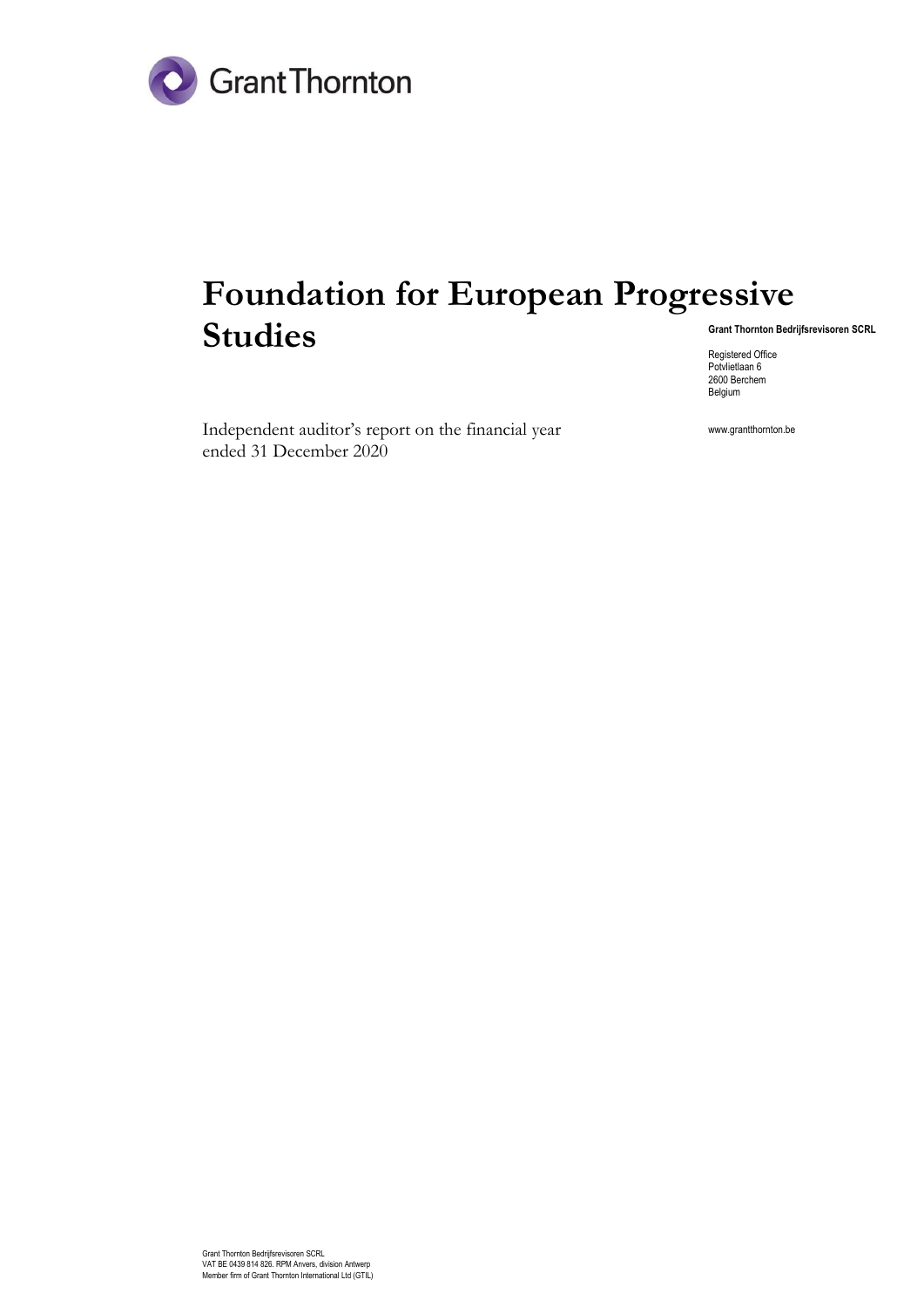# **Grant Thornton**

#### Independent auditor's report with respect to the Annual Accounts of the Foundation for European Progressive Studies for the year ended 31 December 2020

In accordance with our service contract dated 5 January 2021 with the European Union represented by the European Parliament, we report to you as independent auditor on the performance of our audit mandate which was entrusted to Grant Thornton Bedrijfsrevisoren CVBA. This report includes our opinion on the balance sheet as at 31 December 2020, the income statement for the year ended 31 December 2020 and the disclosures (all elements together the "Annual Accounts") using the abbreviated schedule and on the Final Statement of eligible expenditure actually incurred as well as on compliance with rules and regulations applicable to funding of European political parties and European political foundations and includes as well our report on regulatory requirements. These two reports are considered as one report and are inseparable.

We have been appointed as independent auditor by the European Parliament in our contract dated 5 January 2021. Our mandate expires after the delivery of our audit opinion for the year ended 31 December 2021.

#### Report on the audit of the Annual Accounts and the Final Statement of eligible expenditure actually incurred

#### **Unqualified opinion**

We have audited the Annual Accounts of the Foundation for European Progressive Studies (the "Entity"), that comprise the balance sheet on 31 December 2020, as well as the income statement of the year and the disclosures, which show a balance sheet total of  $\epsilon$  2.159.769 and of which the income statement shows a profit for the year of  $\epsilon$  35.591.

In our opinion, the Annual Accounts give a true and fair view of the Entity's net equity and financial position as at 31 December 2020, and of its results for the year then ended, prepared in accordance with the financial reporting framework applicable in Belgium, using the abbreviated schedule.

We have also audited the Final Statement of eligible expenditure actually incurred for the year ended 31 December 2020, in accordance with rules and regulations applicable to funding of European political parties and European political foundations, of the Foundation for European Progressive Studies.

In our opinion, the Final Statement of eligible expenditure actually incurred of the Entity for the year ended 31 December 2020 is prepared, in all material respects, in accordance with rules and regulations applicable to funding of European political parties and European political foundations.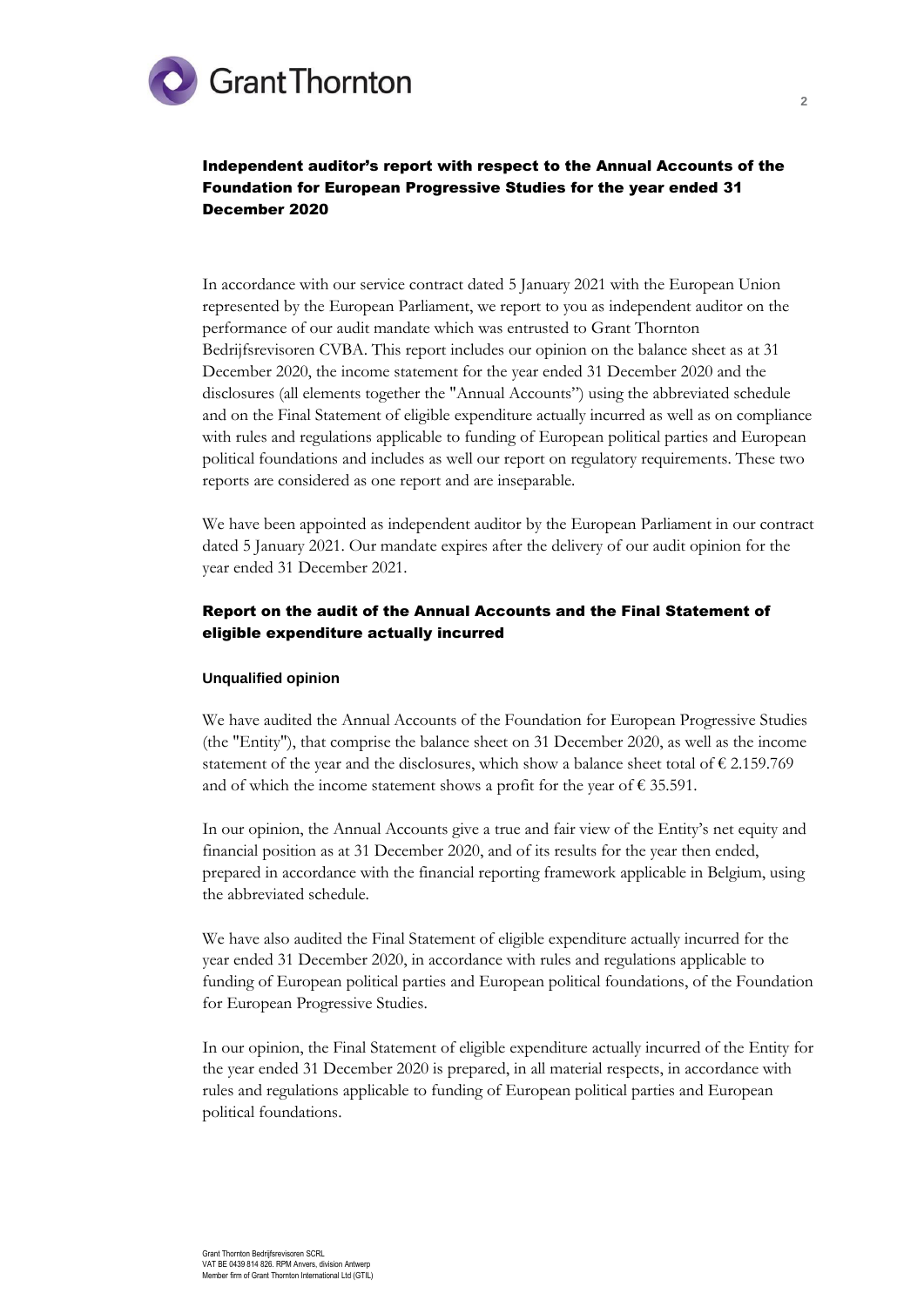

#### **Basis for the unqualified opinion**

We conducted our audit in accordance with International Standards on Auditing ("ISA"). Our responsibilities under those standards are further described in the "Our responsibilities for the audit of the Annual Accounts and the Final Statement of eligible expenditure actually incurred" section of our report.

We have complied with all ethical requirements that are relevant to our audit, including those with respect of independence.

We have obtained from the Members of the Board and the officials of the Entity the explanations and information necessary for the performance of our audit and we believe that the audit evidence we have obtained is sufficient and appropriate to provide a basis for our opinion.

#### **Emphasis of Matter - Basis of Accounting and Restriction on Distribution**

We draw attention to the Final Statement of eligible expenditure actually incurred. This schedule is prepared to assist the Entity to meet the requirements of the European Parliament. As a result, the schedule may not be suitable for another purpose. Our opinion is not modified in respect of this matter.

#### **Material uncertainty related to going concern**

We draw your attention to the disclosure on page A-asbl 6.8 of the Annual Accounts relating to its negative cash position at the end of the year. These described circumstances indicate the existence of a material uncertainty which may cast significant doubt about the Entity's ability to continue as a Going Concern. The Annual Accounts have been prepared under the assumption that the activities will be continued. This assumption is reasonable as long as the Entity continues to receive financial support from the European Parliament or other sources. Our opinion is not modified in respect of this matter.

#### **Emphasis of Matter – Re-statement of the figures 2019**

We draw attention to to the disclosure on page A-asbl 6.8 of the Annual Accounts relating to the re-statement of the figures for the financial year 2019. Our opinion is not modified in respect of this matter.

#### **Other Matters**

We draw your attention to the developments surrounding the Covid-19 virus that has a profound impact on people's health and on society as a whole. This also has an impact on the operational and financial performance of organisations and the assessment of the Entity's ability to continue as a going concern. The situation gives rise to inherent uncertainty. The Entity has not made any disclosure of its assessment of the impact of Covid-19 in the Annual Accounts. We have considered the uncertainties related to the potential effects of Covid-19 and the assumptions made by the Entity in this respect on its operations and financial situation. Our opinion is not modified in respect of this matter.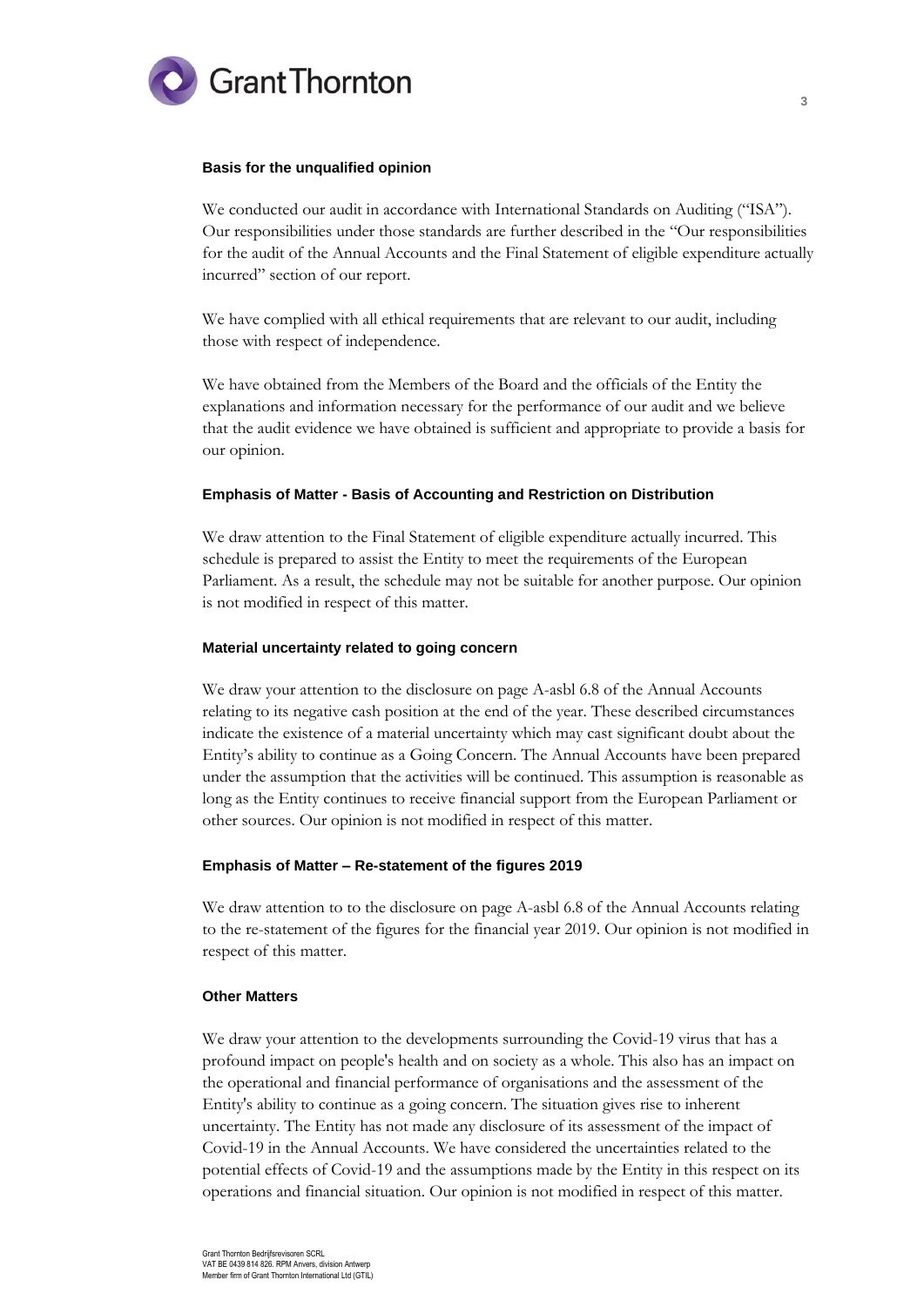

On 31 January 2020, the United Kingdom withdrew from the European Union and the European Atomic Energy Community (EURATOM). Following intense negotiations, an agreement on future EU-UK relations was concluded end of December 2020. The Entity has not made any disclosure of its assessment of the impact of Brexit and the aforementioned agreement in the Annual Accounts. We have considered the uncertainties related to the potential effects of Brexit and the assumptions made by the Entity in this respect on its operations and financial situation. Our opinion is not modified in respect of this matter.

#### **Responsibilities of the Members of the Board for the preparation of the Annual Accounts and the Final Statement of eligible expenditure actually incurred**

The Members of the Board are responsible for the preparation of the Annual Accounts that give a true and fair view in accordance with the reporting framework applicable in Belgium and the Final Statement of eligible expenditure actually incurred. This responsibility includes: designing, implementing and maintaining internal control which the Members of the Board determine to be necessary to enable the preparation of the Annual Accounts and the Final Statement of eligible expenditure actually incurred that are free from material misstatement, whether due to fraud or error.

The Members of the Board are responsible towards the European Parliament for the use of the grant awarded and must comply with the provisions of the Regulation (EU, Euratom) No 1141/2014, Regulation (EU, Euratom) 2018/1046 ('the Financial Regulation') and the underlying acts.

As part of the preparation of the Annual Accounts, the Members of the Board are responsible for assessing the Entity's ability to continue as a going concern, and provide, if applicable, information on matters impacting going concern. The Members of the Board should prepare the Annual Accounts using the going concern basis of accounting, unless the Members of the Board either intend to liquidate the Entity or to cease business operations, or has no realistic alternative but to do so.

#### **Our responsibilities for the audit of the Annual Accounts and the Final Statement of eligible expenditure actually incurred**

Our objectives are to obtain reasonable assurance whether the Annual Accounts and the Final Statement of eligible expenditure actually incurred are free from material misstatement, whether due to fraud or error, and to express an opinion on these Annual Accounts and Final Statement of eligible expenditure actually incurred based on our audit. Reasonable assurance is a high level of assurance, but not a guarantee that an audit conducted in accordance with the ISA will always detect a material misstatement when it exists. Misstatements can arise from fraud or error and considered material if, individually or in the aggregate, they could reasonably be expected to influence the economic decisions of users taken on the basis of these Annual Accounts and the Final Statement of eligible expenditure actually incurred.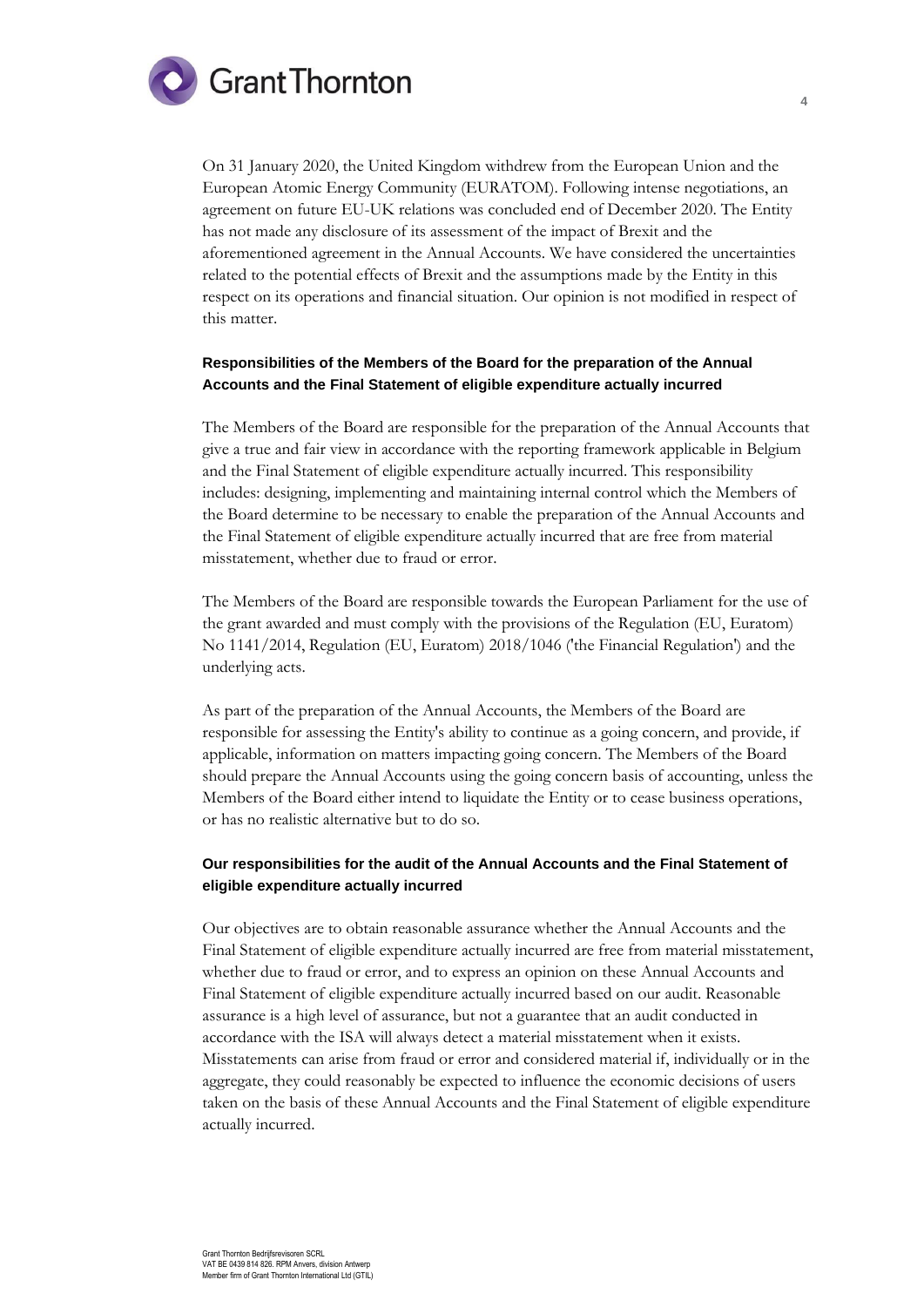

When performing our audit, we comply with the legal, regulatory and normative framework that applies to the audit of the financial statements in Belgium. However, a statutory audit does not provide assurance as to the future viability of the Entity nor as to the efficiency or effectiveness with which the governing body has conducted or will conduct the Entity's business. Our responsibilities regarding the assumption of going concern applied by the governing body are described below.

Furthermore, with respect to the Final Statement of eligible expenditure actually incurred, it is our responsibility to express an opinion on the compliance with rules and regulations applicable to funding of European political parties and European political foundations.

As part of an audit, in accordance with ISA, we exercise professional judgment and we maintain professional scepticism throughout the audit. We also perform the following tasks:

- − Identification and assessment of the risks of material misstatement of the Annual Accounts and the Final Statement of eligible expenditure actually incurred, whether due to fraud or error, the planning and execution of audit procedures to respond to these risks and obtain audit evidence which is sufficient and appropriate to provide a basis for our opinion. The risk of not detecting material misstatements is larger when these misstatements are due to fraud, since fraud may involve collusion, forgery, intentional omissions, misrepresentations, or the override of internal control;
- − Obtaining insight in the system of internal controls that are relevant for the audit and with the objective to design audit procedures that are appropriate in the circumstances, but not for the purpose of expressing an opinion on the effectiveness of the Entity's internal control;
- Evaluating the selected and applied accounting policies, and evaluating the reasonability of the accounting estimates and related disclosures made by the Members of the Board as well as the underlying information given by the Members of the Board;
- − Conclude on the appropriateness of the Members of the Board's use of the going concern basis of accounting, and based on the audit evidence obtained, whether a material uncertainty exists related to event or conditions that may cast significant doubt on the Entity's ability to continue as a going concern. If we conclude that a material uncertainty exists, we are required to draw attention in our auditor's report to the related disclosures in the Annual Accounts or, if such disclosures are inadequate, to modify our opinion. Our conclusions are based on audit evidence obtained up to the date of the auditor's report. However, future events or conditions may cause the Entity to cease to continue as a going-concern;
- Evaluating the overall presentation, structure and content of the Annual Accounts and the Final Statement of eligible expenditure actually incurred, and evaluating whether these Annual Accounts and the Final Statement of eligible expenditure actually incurred reflect a true and fair view of the underlying transactions and events.

We communicate with the Members of the Board regarding, among other matters, the planned scope and timing of the audit and significant audit findings, including any significant deficiencies in internal control that we identify during our audit.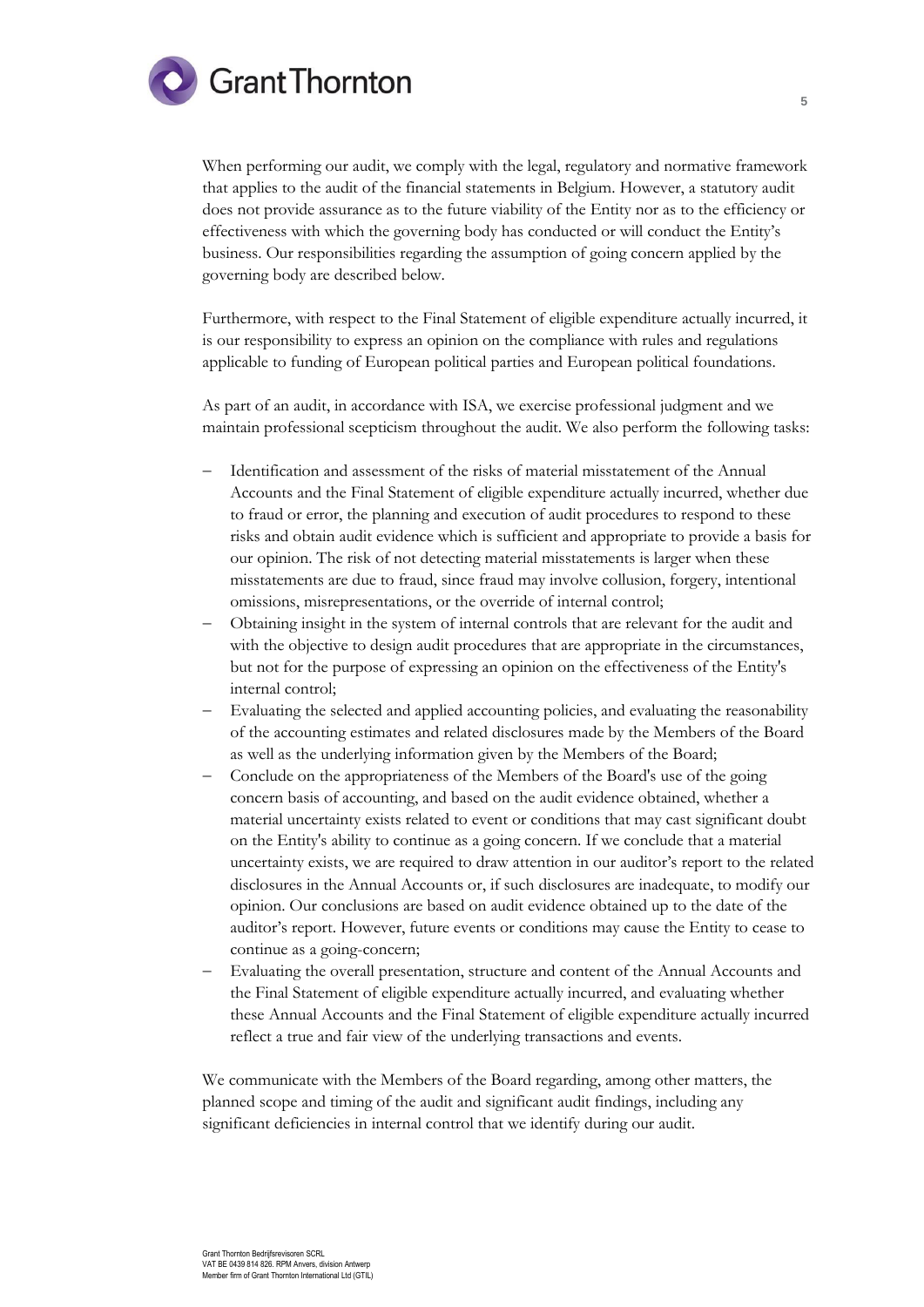

#### Report on regulatory requirements

#### **Responsibilities of the Members of the Board**

The Members of the Board are responsible for the compliance by the Entity with the legal and regulatory requirements applicable in Belgium, its articles of association, the legal and regulatory requirements regarding bookkeeping and the provisions of the Grant Agreement between the European Parliament and the Entity ('the Funding Agreement'), Regulation (EU, Euratom) No. 1141/2014, Regulation (EU, Euratom) 2018/1046 ('the Financial Regulation') and the underlying acts.

#### **Responsibilities of the auditor**

Our audit work included specific procedures to gather sufficient and appropriate audit evidence to verify, in all material respects, that the financial provisions and obligations of the grant award agreement, Regulation (EU, Euratom) No 1141/2014, Regulation (EU, Euratom) 2018/1046 ('the Financial Regulation') and the underlying acts have been met.

#### **Independence matters**

We have not performed any other services that are not compatible with the audit of the Annual Accounts and the Final Statement of eligible expenditure actually incurred and we have remained independent of the Entity during the course of our mandate.

#### **Other communications**

- Without prejudice to certain formal aspects of minor importance, the accounting records were maintained in accordance with the legal and regulatory requirements applicable in Belgium;
- The costs declared were actually incurred;
- The statement of revenue is exhaustive;
- The financial documents submitted by the entity to the European Parliament are consistent with the financial provisions of the Funding Agreement;
- The obligations arising from Regulation (EU, Euratom) No 1141/2014, in particular from Article 20 thereof, have been met;
- The obligations arising from the Funding Agreement, in particular from Article II.9 and Article II.19 thereof, have been met;
- Any surplus of Union funding was carried over to the next financial year and has been used in the first quarter of that financial year, pursuant to Article 222(7) of the Financial Regulation;
- Any surplus of own resources was transferred to the reserve;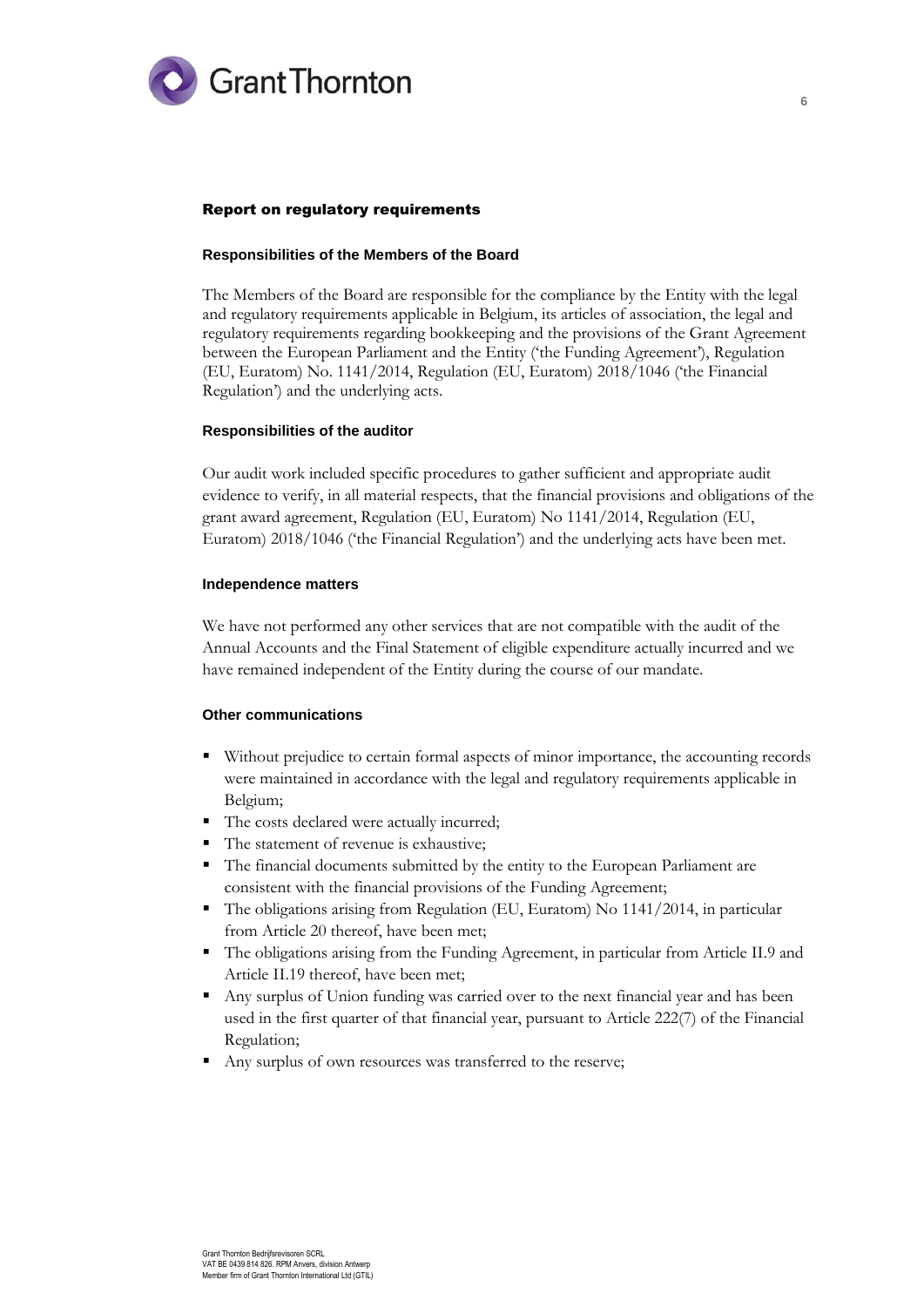

▪ We were not yet provided with the financial statements prepared in accordance with the international accounting standards defined in article 2 of regulation (EC) No 1606/2002. The financial statements prepared in accordance with the international accounting standards will be subject to a separate audit opinion.

Vilvoorde, 1st September 2021

Grant Thornton Bedrijfsrevisoren SCRL Represented by



Gunther Loits Registered auditor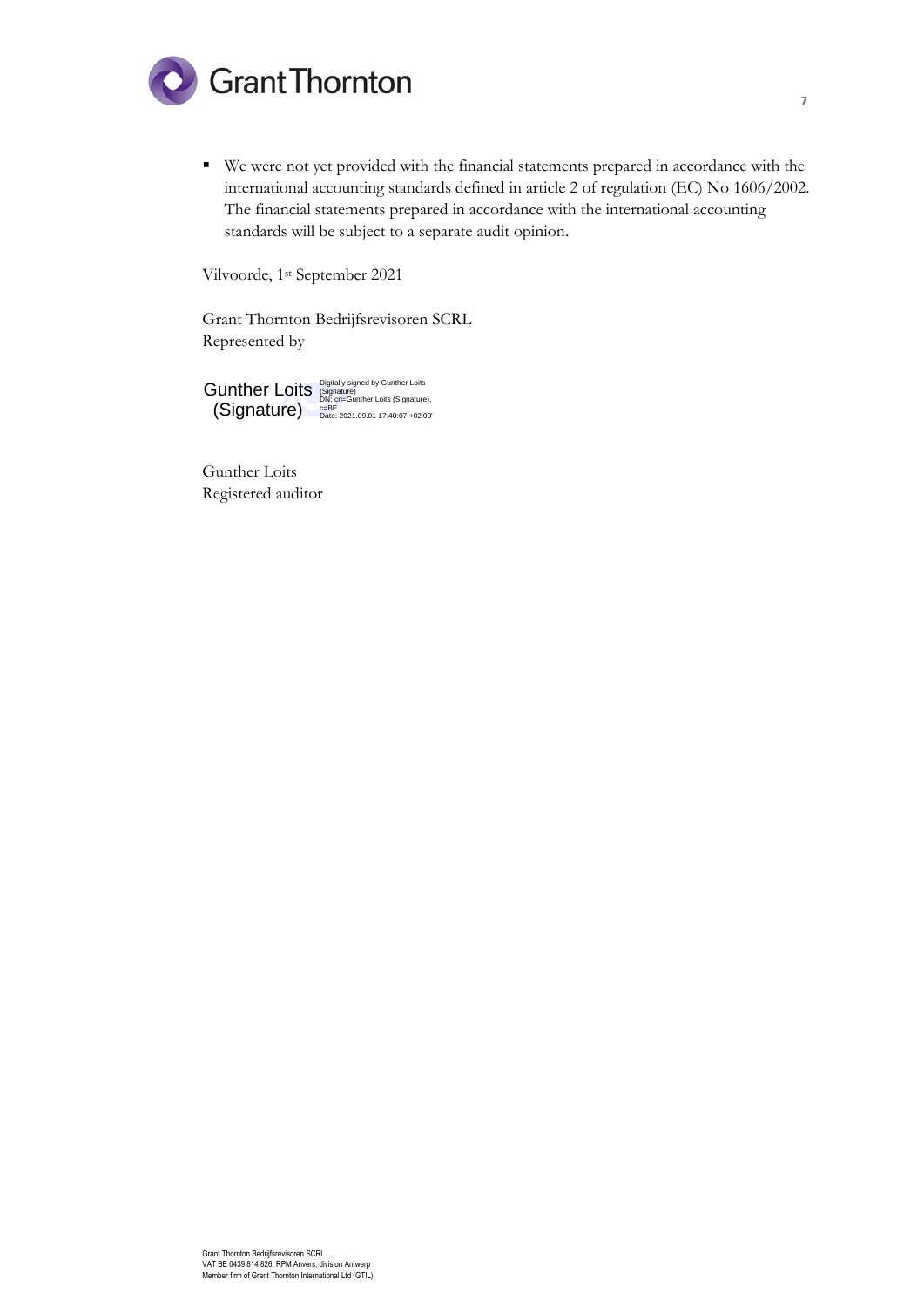

**Annex 1: Annual accounts**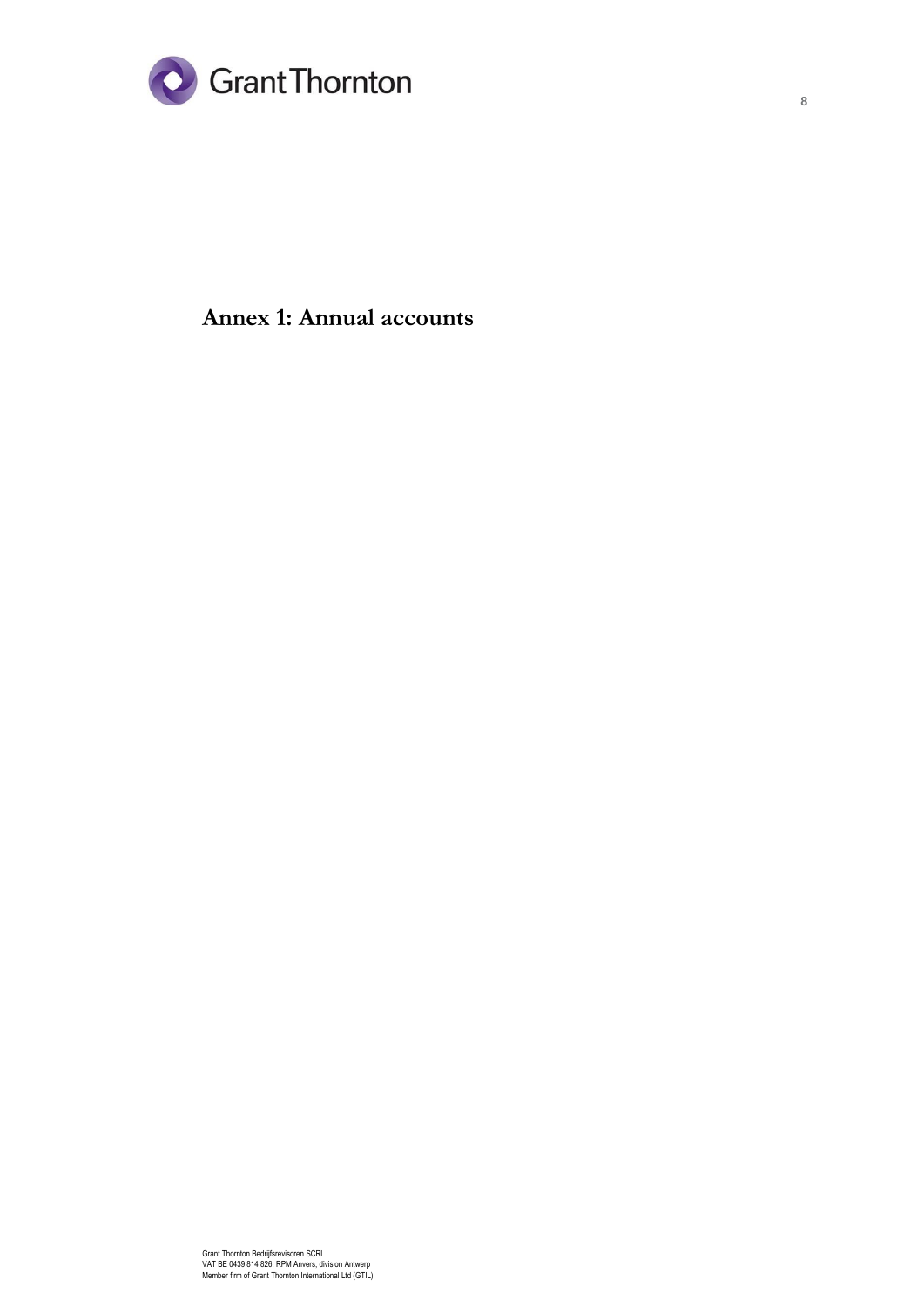## **COMPTES ANNUELS ET AUTRES DOCUMENTS À DÉPOSER** EN VERTU DU CODE DES SOCIÉTÉS ET DES ASSOCIATIONS

#### DONNÉES D'IDENTIFICATION (à la date du dépôt)

| Dénomination:                   | <b>FONDATION EUROPEENNE D'ETUDES PROGRESSISTES</b>                                                   |                  |                        |            |                 |
|---------------------------------|------------------------------------------------------------------------------------------------------|------------------|------------------------|------------|-----------------|
| Forme juridique:                | Fondation Politique Européenne                                                                       |                  |                        |            |                 |
| Adresse:<br><b>Rue Montoyer</b> |                                                                                                      |                  | $N^{\circ}$ : 40       |            | Boîte:          |
| Code postal:<br>1000            | Commune:                                                                                             | <b>Bruxelles</b> |                        |            |                 |
| Belgique<br>Pays:               |                                                                                                      |                  |                        |            |                 |
|                                 | Registre des personnes morales (RPM) - Tribunal de l'entreprise de                                   |                  | Bruxelles, francophone |            |                 |
| Adresse Internet:               |                                                                                                      |                  |                        |            |                 |
|                                 |                                                                                                      |                  | Numéro d'entreprise    |            | BE 0896.230.213 |
| modificatif(s) des statuts.     | Date de dépôt du document le plus récent mentionnant la date de publication des actes constitutif et |                  |                        |            | 20-09-2018      |
| générale du                     | COMPTES ANNUELS EN EUROS approuvés par l'assemblée                                                   |                  | 11-06-2021             |            |                 |
|                                 | et relatifs à l'exercice couvrant la période du                                                      |                  | 01-01-2020<br>au       | 31-12-2020 |                 |
| Exercice précédent du           |                                                                                                      |                  | 01-01-2019<br>au       | 31-12-2019 |                 |
|                                 | Les montants relatifs à l'exercice précédent ne sont pas identiques à ceux publiés antérieurement.   |                  |                        |            |                 |

Numéros des sections du document normalisé non déposées parce que sans objet: A-asbl 6.2, A-asbl 6.3, A-asbl 6.5, A-asbl 6.6, A-asbl 7, A-asbl 8

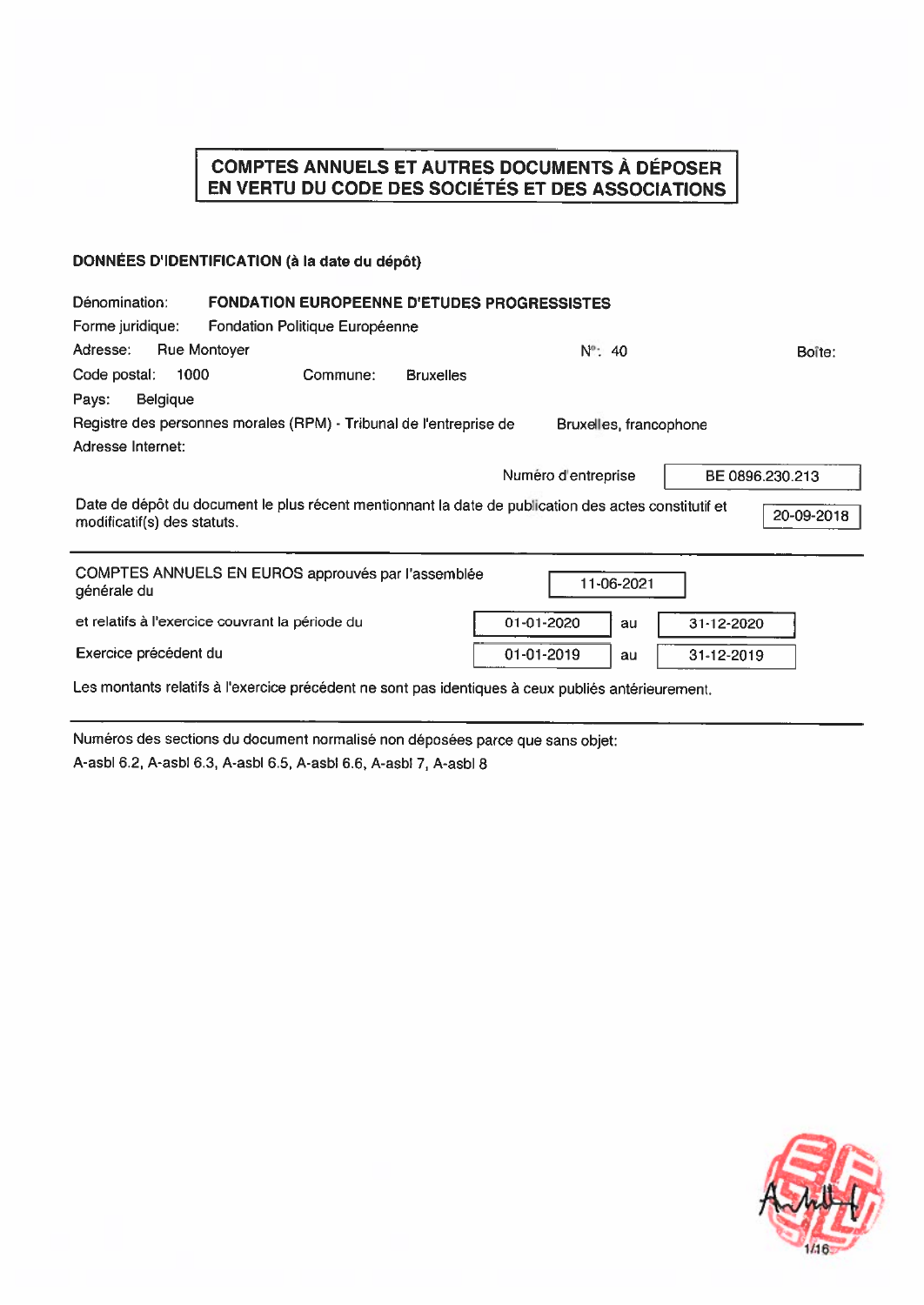#### **LISTE DES ADMINISTRATEURS ET COMMISSAIRES** ET DÉCLARATION CONCERNANT UNE MISSION DE VÉRIFICATION OU DE REDRESSEMENT COMPLÉMENTAIRE

#### **LISTE DES ADMINISTRATEURS ET COMMISSAIRES**

LISTE COMPLÈTE des nom, prénoms, profession, domicile (adresse, numéro, code postal et commune) et fonction au sein de l'association ou de la fondation

**RODRIGUES Maria João** 

Rue Montoyer 40 1000 Bruxelles **BELGIQUE** Début de mandat: 28-06-2017

**GURMAI Zita** 

Huvosvolgyl ut 6 1021 Budapest **HONGRIE** 

**ANDOR Laszlo** 

Rue Montoyer 40 1000 Bruxelles **BELGIQUE** Début de mandat: 30-06-2019

**MALTSCHNIG Maria** 

Khlesiplatz 61 1120 Vienna **AUTRICHE** 

**ROUILLON** Christophe

Rue Belliard 101 1040 Etterbeek **BELGIQUE** 

#### **STANISHEV Sergei**

Rue Guimard 10 1040 Etterbeek **BELGIQUE** 

**STOSTAD Jan-Erik** 

c/o Arbeiderpartiet Youngstorget 2 0181 Oslo NORVEGE

Président du Conseil d'Administration

Vice-président du Conseil d'Administration

Secrétaire Général

Membre

Membre

Vice-président du Conseil d'Administration

Anhl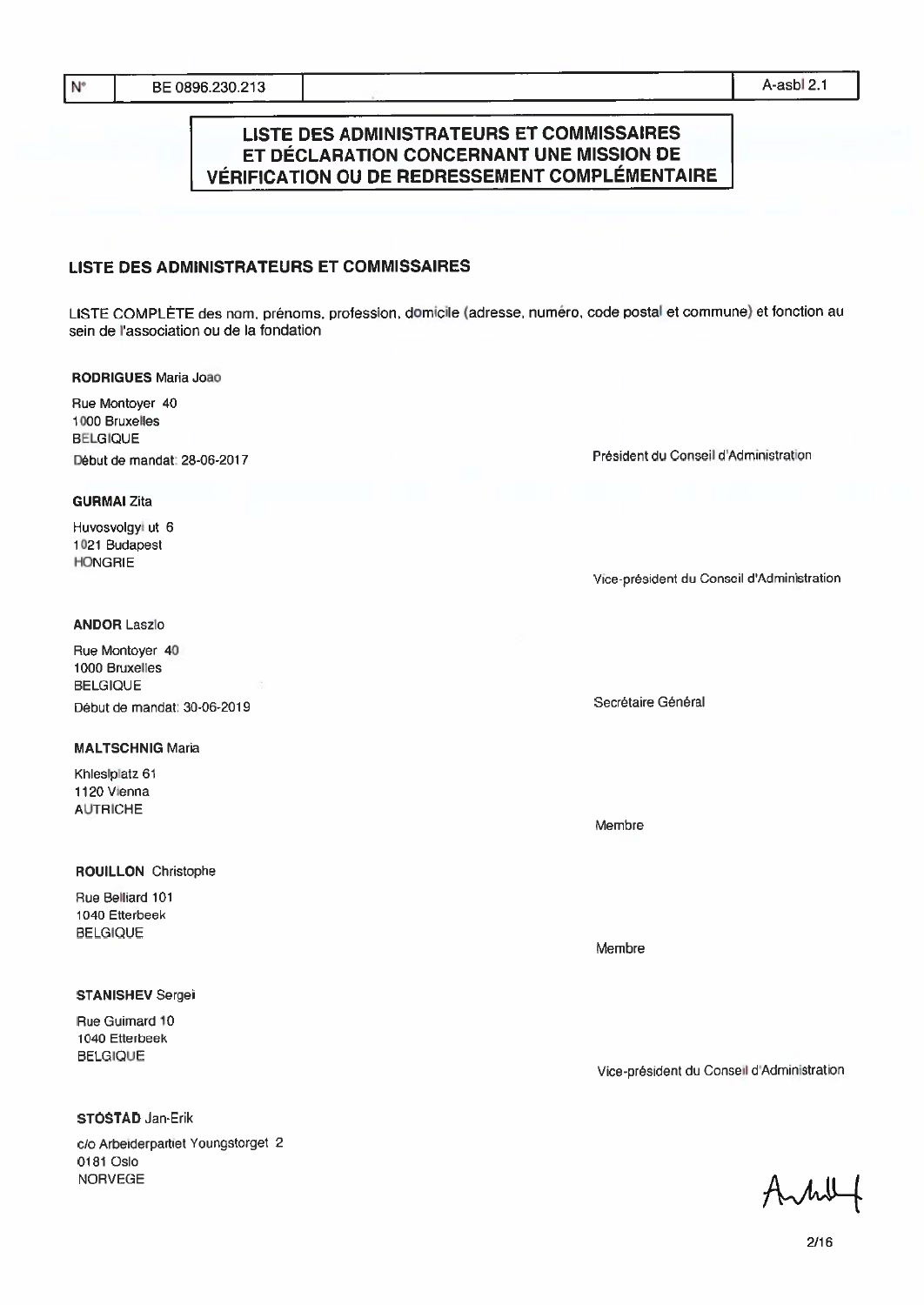| $N^{\circ}$                    | BE 0896.230.213                              |                                                      | A-asbl 2.1 |
|--------------------------------|----------------------------------------------|------------------------------------------------------|------------|
|                                | Début de mandat: 28-06-2017                  | Vice-président, Trésorier<br>Membre                  |            |
|                                | <b>GARCIA</b> Iratxe                         |                                                      |            |
| <b>BELGIQUE</b>                | Rue Belliard 101<br>1040 Etterbeek           | Membre                                               |            |
|                                | <b>BUFFAT Jean-Paul</b>                      |                                                      |            |
| <b>BELGIQUE</b>                | Boulevard de l'Empereur 13<br>1000 Bruxelles | Membre                                               |            |
|                                | <b>OPTENHOEGEL Uwe</b>                       |                                                      |            |
| <b>ALLEMAGNE</b>               | Hiroshimastrasse 17<br>DE10785 Berlin        | Vice-président du Conseil d'Administration           |            |
|                                | <b>AYRAULT Jean-Marc</b>                     |                                                      |            |
| 75009 Paris<br><b>FRANCE</b>   | Cité Malesherbes 19                          |                                                      |            |
|                                | Début de mandat: 30-08-2017                  | Membre                                               |            |
|                                | <b>KLEVA KEKUS Mojca</b>                     |                                                      |            |
| <b>SLOVENIE</b>                | Trubarjeva <sub>79</sub><br>1000 Ljubljana   | Membre                                               |            |
|                                | <b>BARON CRESPO Enrique</b>                  |                                                      |            |
| 28010 Madrid<br><b>ESPAGNE</b> | MArtinez campos 13                           |                                                      |            |
|                                | Début de mandat: 19-10-2018                  | Vice président, Président du conseil<br>scientifique |            |
| <b>HOMS</b> Alicia             |                                              |                                                      |            |
| <b>BELGIQUE</b>                | Rue Guimard 10/12<br>1040 Etterbeek          | Membre                                               |            |
|                                |                                              |                                                      |            |
|                                | <b>BERVKENS Arjen</b>                        |                                                      |            |
| PAYS-BAS                       | Leeghwaterplein 45<br>2521 den haag          |                                                      |            |
|                                | Début de mandat: 15-10-2019                  | Membre                                               |            |

Antilf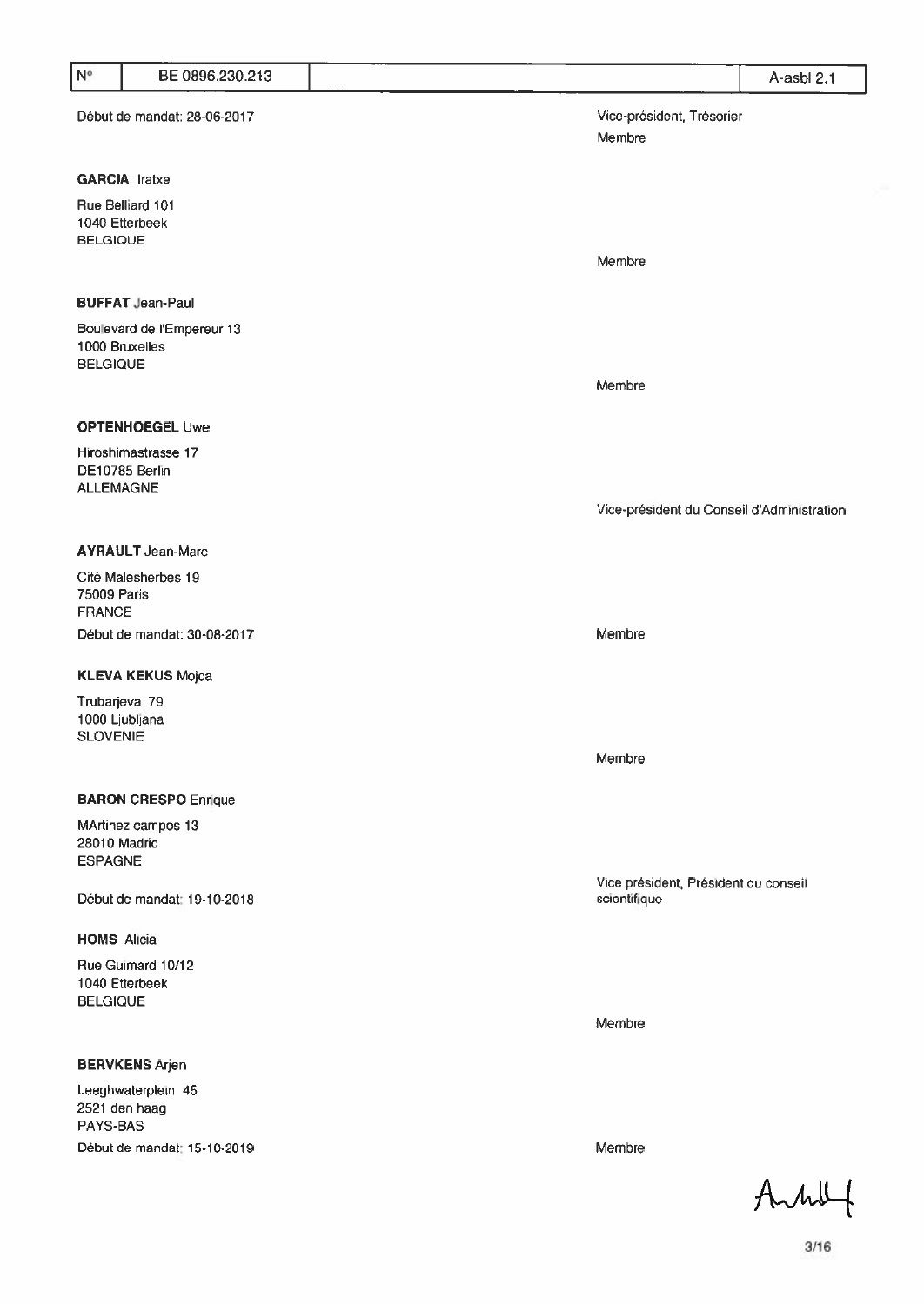| $N^{\circ}$ | BE 0896.230.213 | A-asbl 2.1 |
|-------------|-----------------|------------|
|             |                 |            |
|             |                 |            |
|             |                 |            |
|             |                 |            |
|             |                 |            |
|             |                 |            |
|             |                 |            |
|             |                 |            |
|             |                 |            |
|             |                 |            |
|             |                 |            |
|             |                 |            |
|             |                 |            |
|             |                 |            |
|             |                 |            |
|             |                 |            |
|             |                 |            |
|             |                 |            |

 $\n *And* +\n *Ans*\n$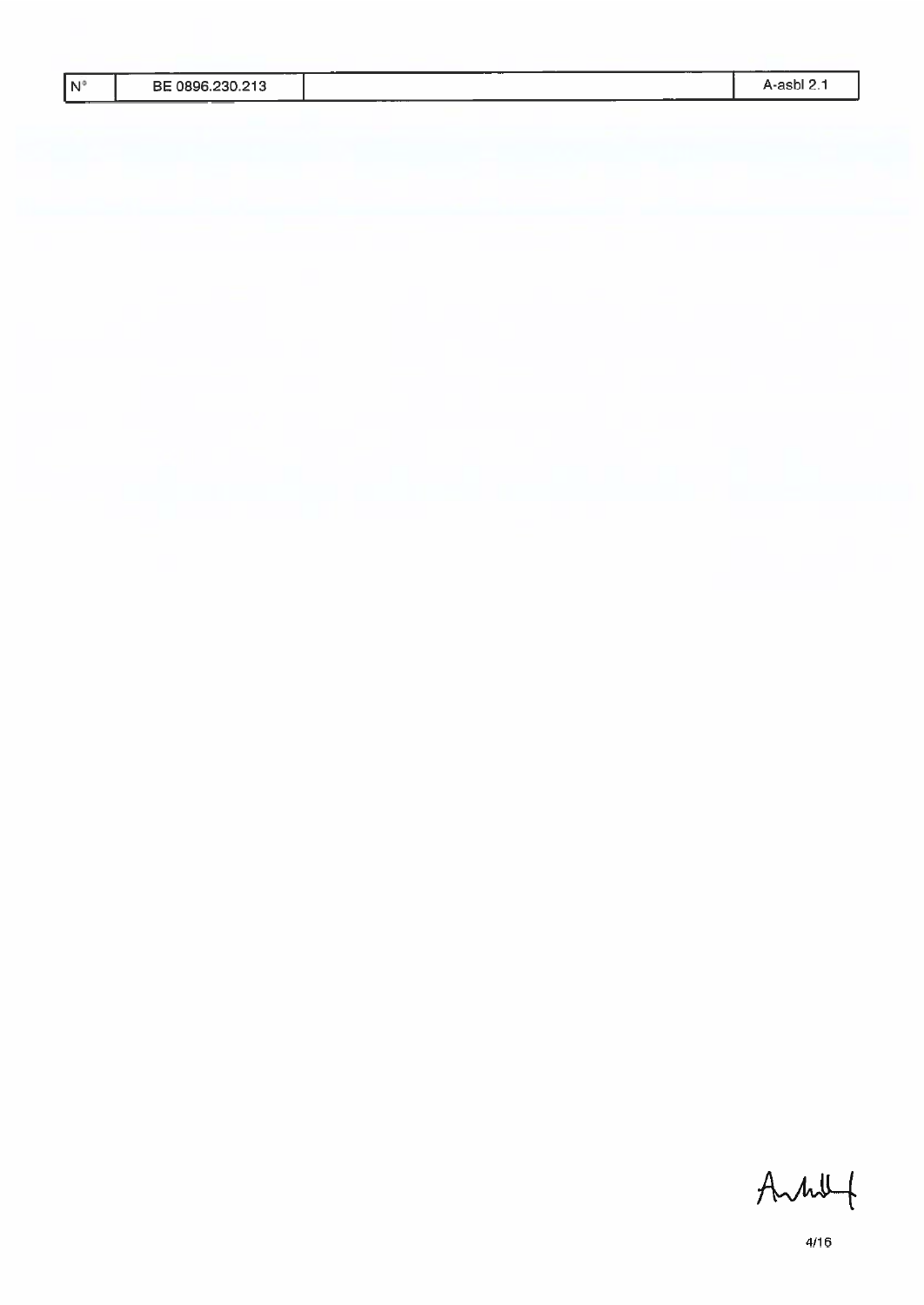#### MISSION DE VÉRIFICATION OU DE REDRESSEMENT

**Mentions facultatives:** 

- Dans le cas où des comptes annuels ont été vérifiés ou redressés par un expert-comptable externe ou par un réviseur d'entreprises qui n'est pas le commissaire, peuvent être mentionnés ci-après; les nom, prénoms, profession et domicile de chaque expert-comptable externe ou réviseur d'entreprises et son numéro de membre auprès de son institut ainsi que la nature de sa mission:
	- A. La tenue des comptes de l'association ou de la fondation,
	- B. L'établissement des comptes annuels,
	- C. La vérification des comptes annuels et/ou
	- D. Le redressement des comptes annuels.
- Si des missions visées sous A. ou sous B. ont été accomplies par des comptables agréés ou par des comptables-fiscalistes agréés, peuvent être mentionnés ci-après. les nom, prénoms, profession et domicile de chaque comptable agréé ou comptablefiscaliste agréé et son numéro de membre auprès de l'Institut Professionnel des Comptables et Fiscalistes agréés ainsi que la nature de sa mission.

Artil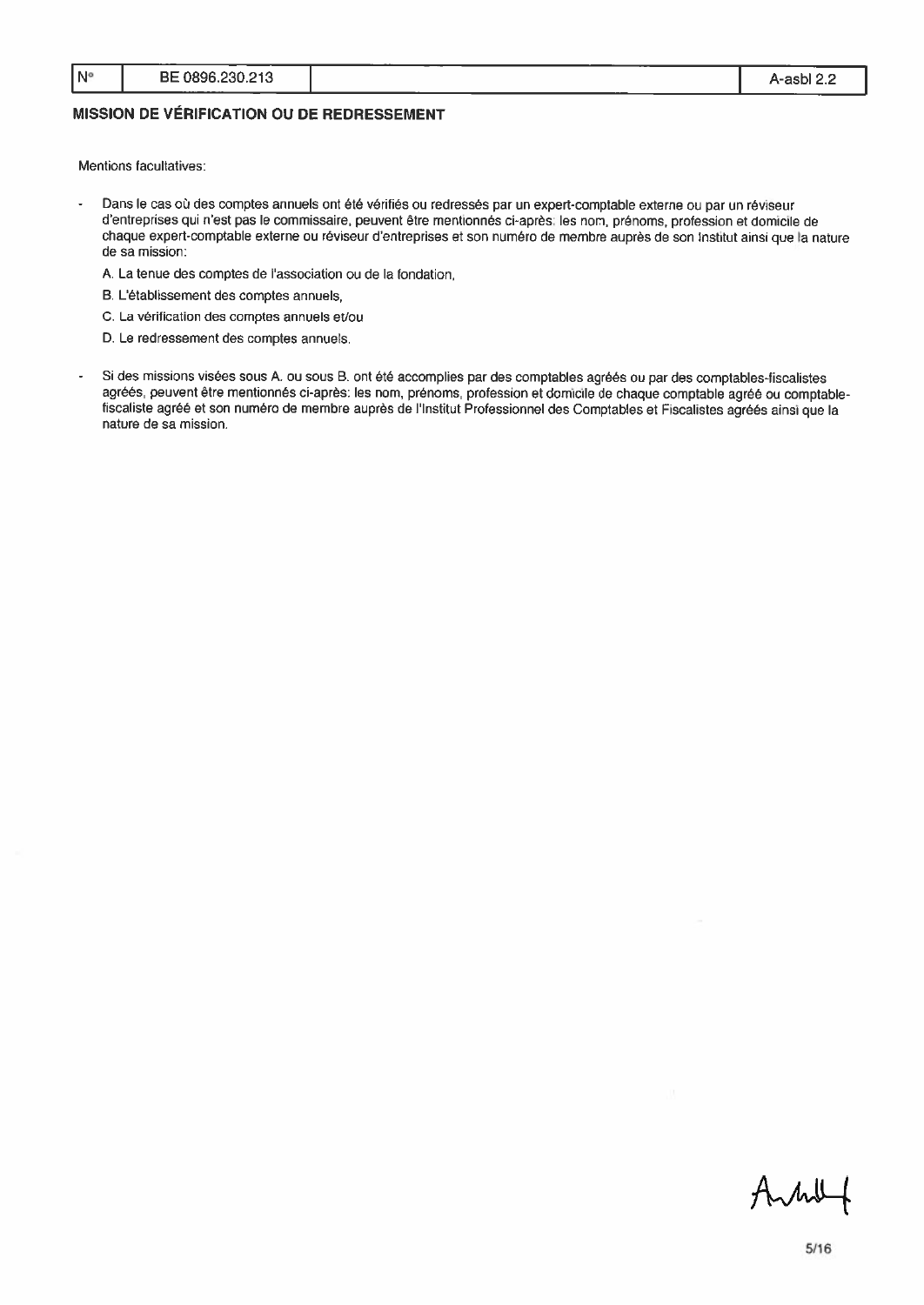A-asbl 3.1

## **COMPTES ANNUELS**

## **BILAN APRÈS RÉPARTITION**

|                                             | Ann.  | Codes | Exercice  | Exercice précédent |
|---------------------------------------------|-------|-------|-----------|--------------------|
| <b>ACTIF</b>                                |       |       |           |                    |
| Frais d'établissement                       |       | 20    |           |                    |
| <b>ACTIFS IMMOBILISÉS</b>                   |       | 21/28 | 1.209.480 | 146.918            |
| Immobilisations incorporelles               | 6.1.1 | 21    | 14.552    | 23.040             |
| Immobilisations corporelles                 | 6.1.2 | 22/27 | 1.047.937 | 59.343             |
| Terrains et constructions                   |       | 22    |           |                    |
| Installations, machines et outillage        |       | 23    | 160.560   | 37.425             |
| Mobilier et matériel roulant                |       | 24    | 17.378    | 21.918             |
| Location-financement et droits similaires   |       | 25    |           |                    |
| Autres immobilisations corporelles          |       | 26    | 869.999   |                    |
| Immobilisations en cours et acomptes versés |       | 27    |           |                    |
| Immobilisations financières                 | 6.1.3 | 28    | 146.991   | 64.535             |
| <b>ACTIFS CIRCULANTS</b>                    |       | 29/58 | 950.289   | 757.834            |
| Créances à plus d'un an                     |       | 29    |           |                    |
| Créances commerciales                       |       | 290   |           |                    |
| Autres créances                             |       | 291   |           |                    |
| Stocks et commandes en cours d'exécution    |       | 3     |           |                    |
| <b>Stocks</b>                               |       | 30/36 |           |                    |
| Commandes en cours d'execution              |       | 37    |           |                    |
| Créances à un an au plus                    |       | 40/41 | 538.363   | 402.603            |
| Créances commerciales                       |       | 40    | 508.551   | 401.712            |
| Autres créances                             |       | 41    | 29.812    | 891                |
| Placements de trésorerie                    |       | 50/53 |           |                    |
| <b>Valeurs disponibles</b>                  |       | 54/58 | 154.814   | 207.040            |
| Comptes de régularisation                   |       | 490/1 | 257.112   | 148.191            |
| <b>TOTAL DE L'ACTIF</b>                     |       | 20/58 | 2.159.769 | 904.752            |

Antilf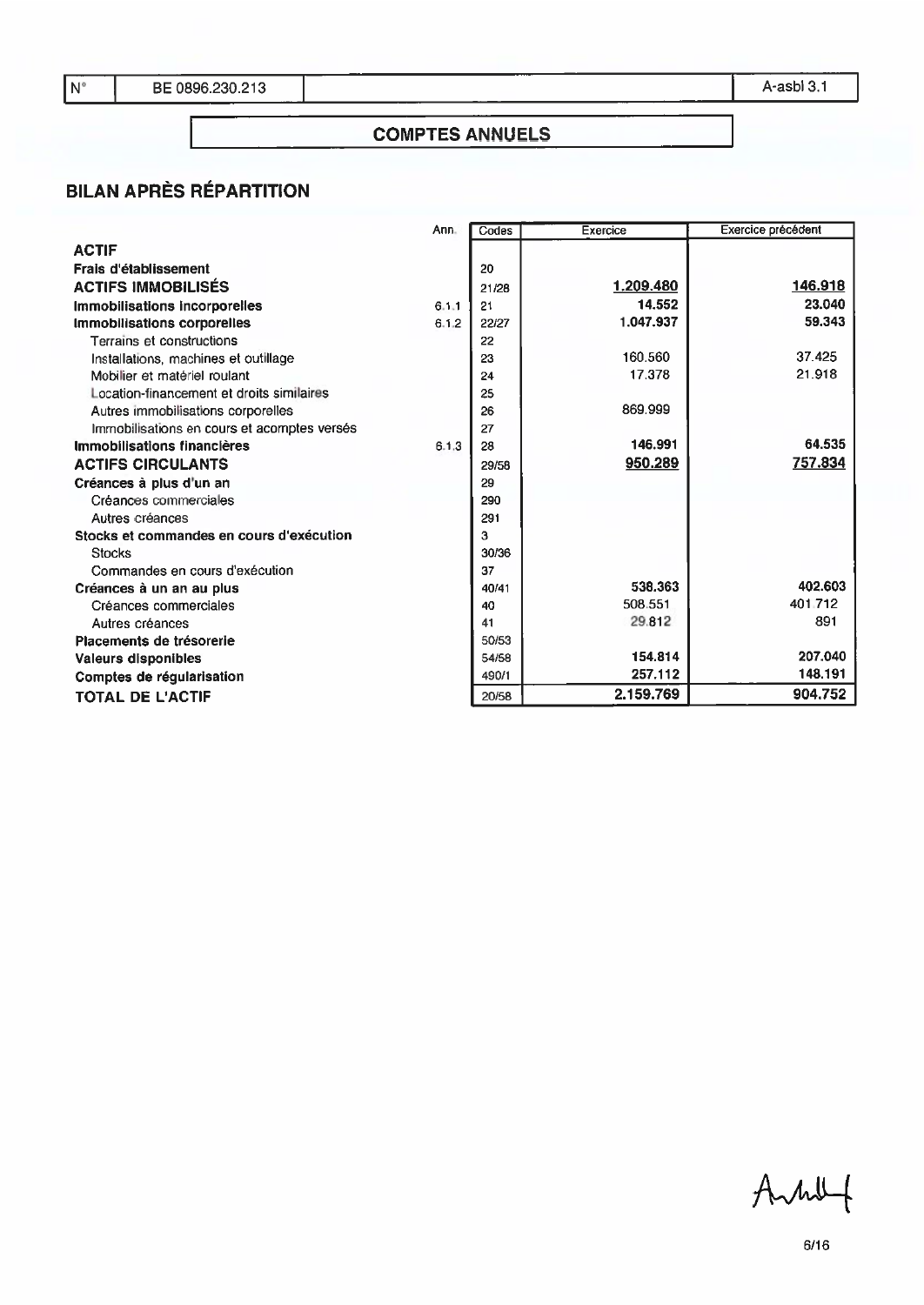| $N^{\circ}$   | BE 0896.230.213                                                  |           |      |              |           | A-asbl 3.2         |
|---------------|------------------------------------------------------------------|-----------|------|--------------|-----------|--------------------|
|               |                                                                  |           | Ann. | Codes        | Exercice  | Exercice précédent |
| <b>PASSIF</b> |                                                                  |           |      |              |           |                    |
|               | <b>FONDS SOCIAL</b>                                              |           |      | 10/15        | $-52.232$ | -87.822            |
|               | Fonds de l'association ou de la fondation                        |           | 6.2  | 10           |           |                    |
|               | Plus-values de réévaluation                                      |           |      | 12           |           |                    |
|               | Fonds affectés et autres réserves                                |           | 6.2  | 13           |           | 81.128             |
|               | Bénéfice (Perte) reporté(e)                                      | $(+)/(-)$ |      | 14           | $-52.232$ | $-168.950$         |
|               | Subsides en capital                                              |           |      | 15           |           |                    |
|               | <b>PROVISIONS ET IMPÔTS DIFFÉRÉS</b>                             |           | 6.2  | 16           |           |                    |
|               | Provisions pour risques et charges                               |           |      | 160/5        |           |                    |
|               | Pensions et obligations similaires                               |           |      | 160          |           |                    |
|               | Charges fiscales                                                 |           |      | 161          |           |                    |
|               | Grosses réparations et gros entretien                            |           |      | 162          |           |                    |
|               | Obligations environnementales                                    |           |      | 163          |           |                    |
|               | Autres risques et charges                                        |           |      | 164/5        |           |                    |
|               | Provisions pour subsides et legs à rembourser et                 |           |      |              |           |                    |
|               | pour dons avec droit de reprise                                  |           |      | 167          |           |                    |
|               | Impôts différés                                                  |           |      | 168          |           |                    |
| <b>DETTES</b> |                                                                  |           |      | 17/49        | 2.212.001 | 992.574            |
|               | Dettes à plus d'un an                                            |           | 6.3  | 17           |           |                    |
|               | Dettes financières                                               |           |      | 170/4        |           |                    |
|               | Etablissements de crédit, dettes de location-                    |           |      |              |           |                    |
|               | financement et dettes assimilées                                 |           |      | 172/3        |           |                    |
|               | Autres emprunts                                                  |           |      | 174/0        |           |                    |
|               | Dettes commerciales                                              |           |      | 175          |           |                    |
|               | Acomptes sur commandes                                           |           |      | 176          |           |                    |
|               | Autres dettes                                                    |           |      | 178/9        |           |                    |
|               | Dettes à un an au plus                                           |           | 6.3  | 42/48        | 1.404.204 | 982.622            |
|               | Dettes à plus d'un an échéant dans l'année<br>Dettes financières |           |      | 42           |           |                    |
|               | Etablissements de crédit                                         |           |      | 43           | 200.000   | 200.000            |
|               | Autres emprunts                                                  |           |      | 430/8<br>439 | 200.000   | 200.000            |
|               | Dettes commerciales                                              |           |      | 44           | 850.522   |                    |
|               | Fournisseurs                                                     |           |      | 440/4        | 850.522   | 515.738            |
|               | Effets à payer                                                   |           |      | 441          |           | 515.738            |
|               | Acomptes sur commandes                                           |           |      | 46           |           |                    |
|               | Dettes fiscales, salariales et sociales                          |           |      | 45           | 263.303   | 96.141             |
|               | Impôts                                                           |           |      | 450/3        | 41.299    |                    |
|               | Rémunérations et charges sociales                                |           |      | 454/9        | 222.004   | 96.141             |
|               | Autres dettes                                                    |           |      | 48           | 90.379    | 170.743            |
|               | Comptes de régularisation                                        |           |      | 492/3        | 807.797   | 9.952              |
|               | <b>TOTAL DU PASSIF</b>                                           |           |      | 10/49        | 2.159.769 | 904.752            |
|               |                                                                  |           |      |              |           |                    |

 $\n *And* +\n *7/16*\n$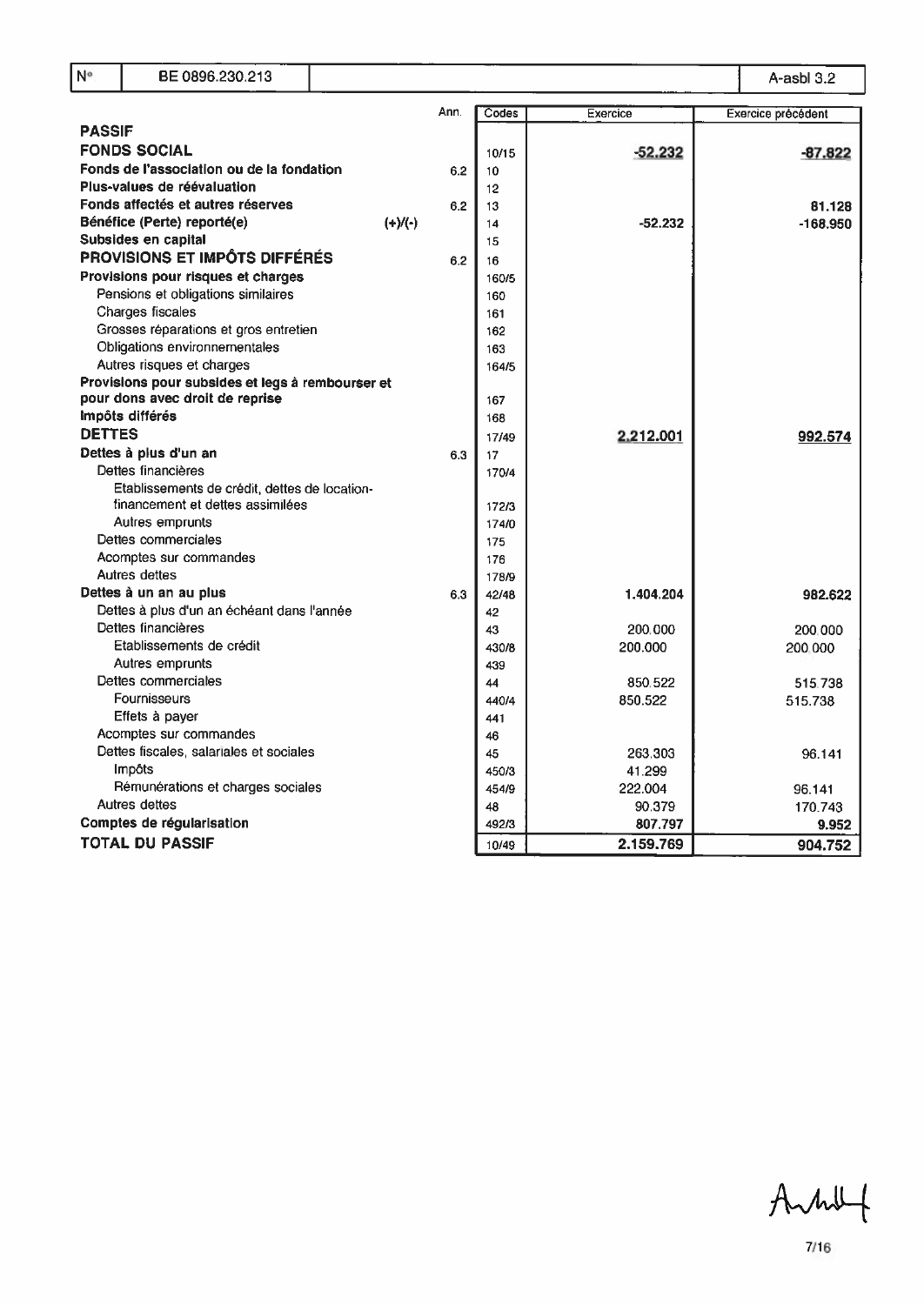## **COMPTE DE RÉSULTATS**

|                                                                                  |           | Ann. | Codes       | <b>Exercice</b> | Exercice précédent |
|----------------------------------------------------------------------------------|-----------|------|-------------|-----------------|--------------------|
| Produits et charges d'exploitation                                               |           |      |             |                 |                    |
| Marge brute                                                                      | $(+)/(-)$ |      | 9900        | 2.098.811       | 1.752.740          |
| Dont: produits d'exploitation non récurrents                                     |           |      | 76A         |                 |                    |
| Chiffre d'affaires                                                               |           |      | 70          |                 |                    |
| Cotisations, dons, legs et subsides                                              |           |      | 73          |                 |                    |
| Approvisionnements, marchandises, services et                                    |           |      |             |                 |                    |
| biens divers                                                                     |           |      | 60/61       |                 |                    |
| Rémunérations, charges sociales et pensions                                      | $(+)/(-)$ |      | 62          | 1.927.002       | 1.766.132          |
| Amortissements et réductions de valeur sur frais                                 |           |      |             |                 |                    |
| d'établissement, sur immobilisations incorporelles et                            |           |      |             |                 |                    |
| corporelles                                                                      |           |      | 630         | 88.828          | 31.289             |
| Réductions de valeur sur stocks, sur commandes                                   |           |      |             |                 |                    |
| en cours d'exécution et sur créances commerciales.                               |           |      |             |                 |                    |
| dotations (reprises)                                                             | $(+)/(-)$ |      | 631/4       |                 | 21.764             |
| Provisions pour risques et charges: dotations                                    |           |      |             | 34.248          |                    |
| (utilisations et reprises)                                                       | $(+)/(-)$ |      | 635/9       |                 | 945                |
| Autres charges d'exploitation                                                    |           |      | 640/8       |                 |                    |
| Charges d'exploitation portées à l'actif au titre de frais<br>de restructuration |           |      | 649         |                 |                    |
|                                                                                  | $(\cdot)$ |      | 66A         | 493             | 162.604            |
| Charges d'exploitation non récurrentes                                           | $(+)/(-)$ |      | 9901        | 48.240          | $-229.994$         |
| Bénéfice (Perte) d'exploitation<br><b>Produits financiers</b>                    |           | 6.4  | 75/76B      | 58              | 66.357             |
| Produits financiers récurrents                                                   |           |      | 75          | 58              | 356                |
| Produits financiers non récurrents                                               |           |      | 76B         |                 | 66.001             |
|                                                                                  |           | 6.4  | 65/66B      | 12.707          | 5.313              |
| <b>Charges financières</b>                                                       |           |      | 65          | 12.707          | 5.313              |
| Charges financières récurrentes                                                  |           |      | 66B         |                 |                    |
| Charges financières non récurrentes                                              |           |      | 9903        | 35.591          | $-168.950$         |
| Bénéfice (Perte) de l'exercice avant impôts                                      | $(+)/(-)$ |      | 780         |                 |                    |
| Prélèvement sur les impôts différés                                              |           |      | 680         |                 |                    |
| Transfert aux impôts différés                                                    | $(+)/(-)$ |      | 67/77       |                 |                    |
| Impôts sur le résultat                                                           |           |      |             | 35.591          | $-168.950$         |
| Bénéfice (Perte) de l'exercice<br>Prélèvement sur les réserves immunisées        | $(+)/(-)$ |      | 9904<br>789 |                 |                    |
| Transfert aux réserves immunisées                                                |           |      | 689         |                 |                    |
|                                                                                  |           |      |             | 35.591          | $-168.950$         |
| Bénéfice (Perte) de l'exercice à affecter                                        | $(+)/(-)$ |      | 9905        |                 |                    |

 $A - A$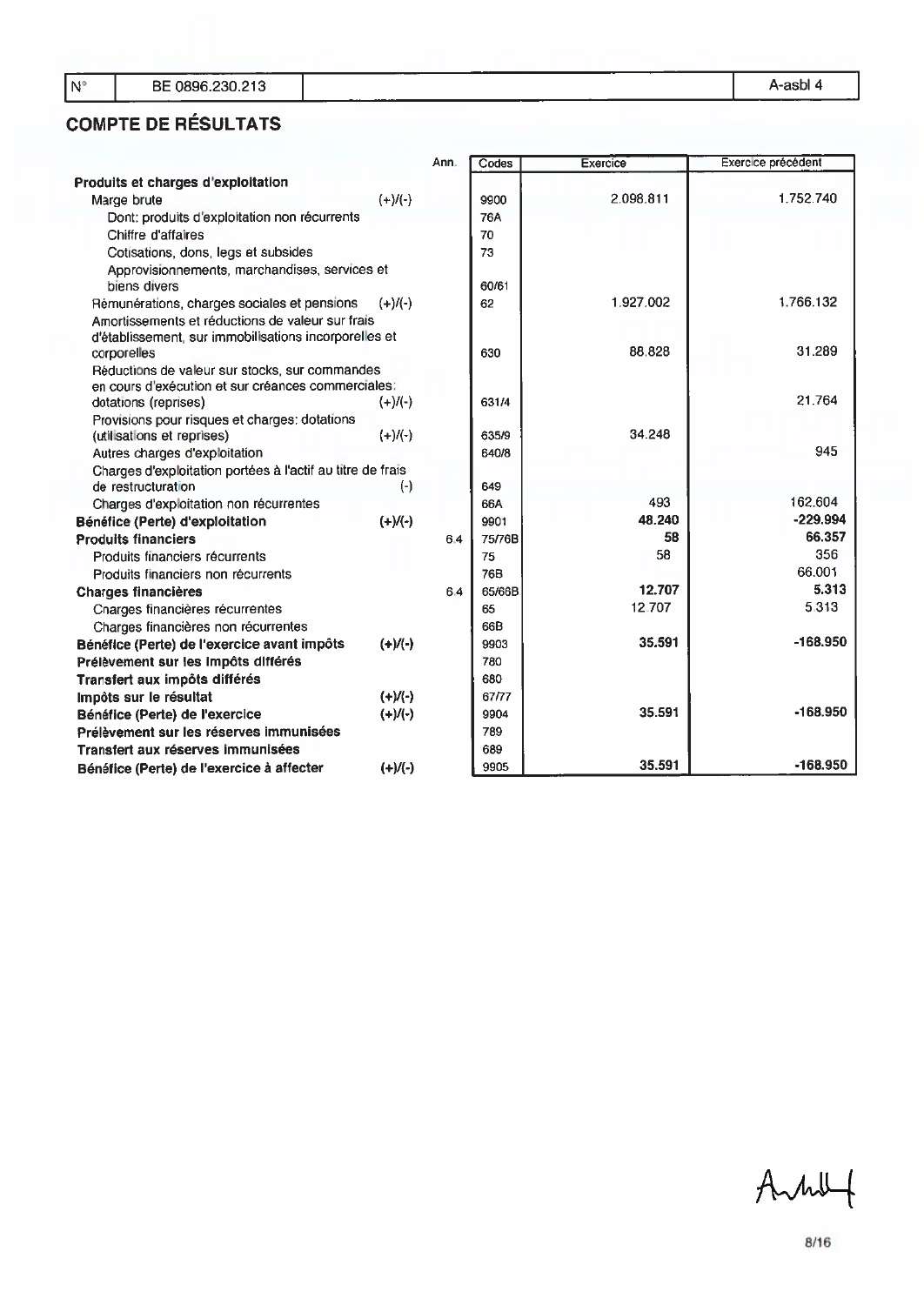| 1N <sup>o</sup> | BE 0896.230.213 |  |
|-----------------|-----------------|--|
|-----------------|-----------------|--|

A-asbl 5

## **AFFECTATIONS ET PRÉLÈVEMENTS**

|                                                             |           | Codes | Exercice   | Exercice précédent |
|-------------------------------------------------------------|-----------|-------|------------|--------------------|
| Bénéfice (Perte) à affecter                                 | $(+)/(-)$ | 9906  | $-133.359$ | $-168.950$         |
| Bénéfice (Perte) de l'exercice à affecter                   | $(+)/(-)$ | 9905  | 35.591     | $-168.950$         |
| Bénéfice (Perte) reporté(e) de l'exercice précédent         | $(+)/(-)$ | 14P   | $-168.950$ |                    |
| Prélèvement sur les capitaux propres: fonds, fonds affectés |           |       |            |                    |
| et autres réserves                                          |           | 791   | 81.127     |                    |
| Affectations aux fonds affectés et autres réserves          |           | 691   |            |                    |
| Bénéfice (Perte) à reporter                                 | $(+)/(-)$ | 14    | $-52.232$  | $-168.950$         |
|                                                             |           |       |            |                    |

 $9/16$ 

Antilf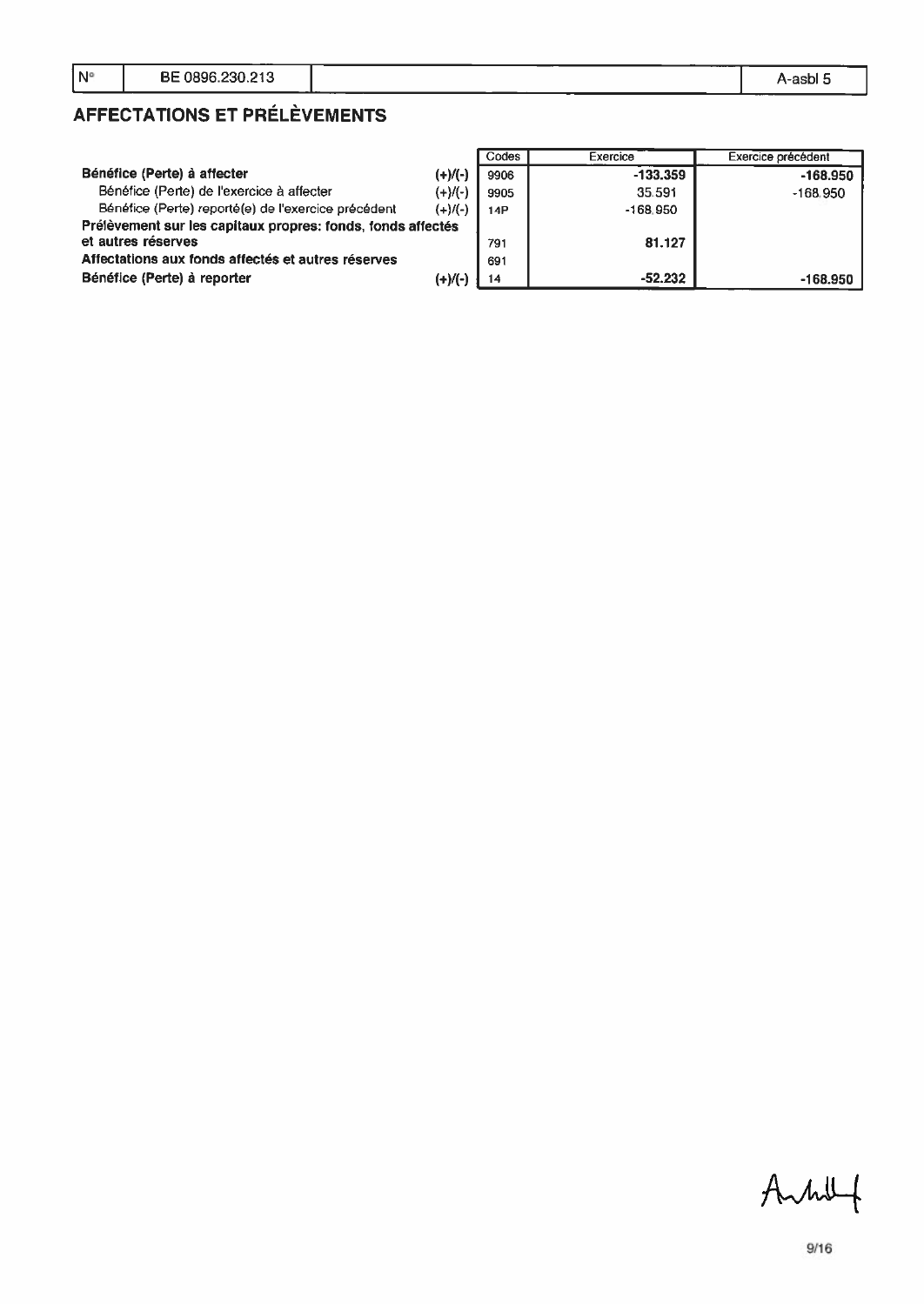| ----<br>N°<br>BE 0896.230.213<br>. . | A-asbl 6.1.<br>--- |
|--------------------------------------|--------------------|
|--------------------------------------|--------------------|

## **ANNEXE**

#### **ETAT DES IMMOBILISATIONS**

|                                                               | Codes | Exercice   | Exercice précédent |
|---------------------------------------------------------------|-------|------------|--------------------|
| <b>IMMOBILISATIONS INCORPORELLES</b>                          |       |            |                    |
| Valeur d'acquisition au terme de l'exercice                   | 8059P | XXXXXXXXXX | 49.332             |
| <b>Mutations de l'exercice</b>                                |       |            |                    |
| Acquisitions, y compris la production immobilisée             | 8029  |            |                    |
| Cessions et désaffectations                                   | 8039  |            |                    |
| $(+)/(-)$<br>Transferts d'une rubrique à une autre            | 8049  |            |                    |
| Valeur d'acquisition au terme de l'exercice                   | 8059  | 49.332     |                    |
| Amortissements et réductions de valeur au terme de l'exercice | 8129P | XXXXXXXXXX | 26.292             |
| <b>Mutations de l'exercice</b>                                |       |            |                    |
| Actés                                                         | 8079  | 8.488      |                    |
| Repris                                                        | 8089  |            |                    |
| Acquis de tiers                                               | 8099  |            |                    |
| Annulés à la suite de cessions et désaffectations             | 8109  |            |                    |
| $(+)/(-)$<br>Transférés d'une rubrique à une autre            | 8119  |            |                    |
| Amortissements et réductions de valeur au terme de l'exercice | 8129  | 34.780     |                    |
| VALEUR COMPTABLE NETTE AU TERME DE L'EXERCICE                 | 21    | 14.552     |                    |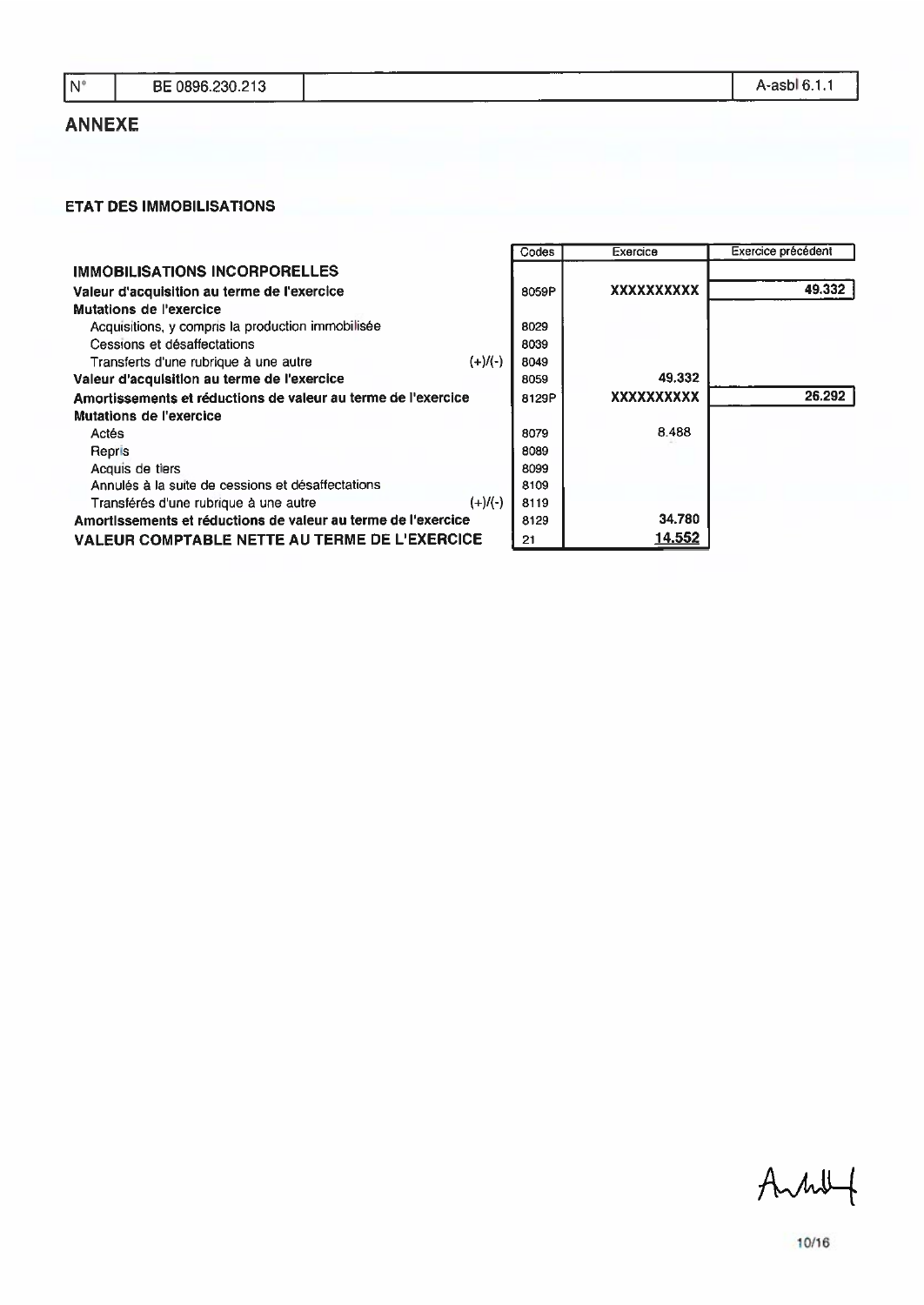| N°          | BE 0896.230.213                                                   |                                                      |       |            | A-asbl 6.1.2       |
|-------------|-------------------------------------------------------------------|------------------------------------------------------|-------|------------|--------------------|
|             |                                                                   |                                                      | Codes | Exercice   | Exercice précédent |
|             | <b>IMMOBILISATIONS CORPORELLES</b>                                |                                                      |       |            |                    |
|             | Valeur d'acquisition au terme de l'exercice                       |                                                      | 8199P | XXXXXXXXXX | 235.074            |
|             | <b>Mutations de l'exercice</b>                                    |                                                      |       |            |                    |
|             | Acquisitions, y compris la production immobilisée                 |                                                      | 8169  | 1.069.427  |                    |
|             | Cessions et désaffectations                                       |                                                      | 8179  | 1.029      |                    |
|             | Transferts d'une rubrique à une autre                             | $(+)/(-)$                                            | 8189  |            |                    |
|             | Valeur d'acquisition au terme de l'exercice                       |                                                      | 8199  | 1.303.472  |                    |
|             | Plus-values au terme de l'exercice                                |                                                      | 8259P | XXXXXXXXXX |                    |
|             | Mutations de l'exercice                                           |                                                      |       |            |                    |
| Actées      |                                                                   |                                                      | 8219  |            |                    |
|             | Acquises de tiers                                                 |                                                      | 8229  |            |                    |
|             | Annulées                                                          |                                                      | 8239  |            |                    |
|             | Transférées d'une rubrique à une autre                            | $(+)/(-)$                                            | 8249  |            |                    |
|             | Plus-values au terme de l'exercice                                |                                                      | 8259  |            |                    |
|             | Amortissements et réductions de valeur au terme de l'exercice     |                                                      | 8329P | XXXXXXXXXX | 175.731            |
|             | <b>Mutations de l'exercice</b>                                    |                                                      |       |            |                    |
| Actés       |                                                                   |                                                      | 8279  | 80.340     |                    |
| Repris      |                                                                   |                                                      | 8289  |            |                    |
|             | Acquis de tiers                                                   |                                                      | 8299  |            |                    |
|             | Annulés à la suite de cessions et désaffectations                 |                                                      | 8309  | 536        |                    |
|             | Transférés d'une rubrique à une autre                             | $(+)/(-)$                                            | 8319  |            |                    |
|             | Amortissements et réductions de valeur au terme de l'exercice     |                                                      | 8329  | 255.535    |                    |
|             |                                                                   | <b>VALEUR COMPTABLE NETTE AU TERME DE L'EXERCICE</b> | 22/27 | 1.047.937  |                    |
| <b>DONT</b> |                                                                   |                                                      |       |            |                    |
|             | Appartenant à l'association ou à la fondation en pleine propriété |                                                      | 8349  |            |                    |

 $Arall$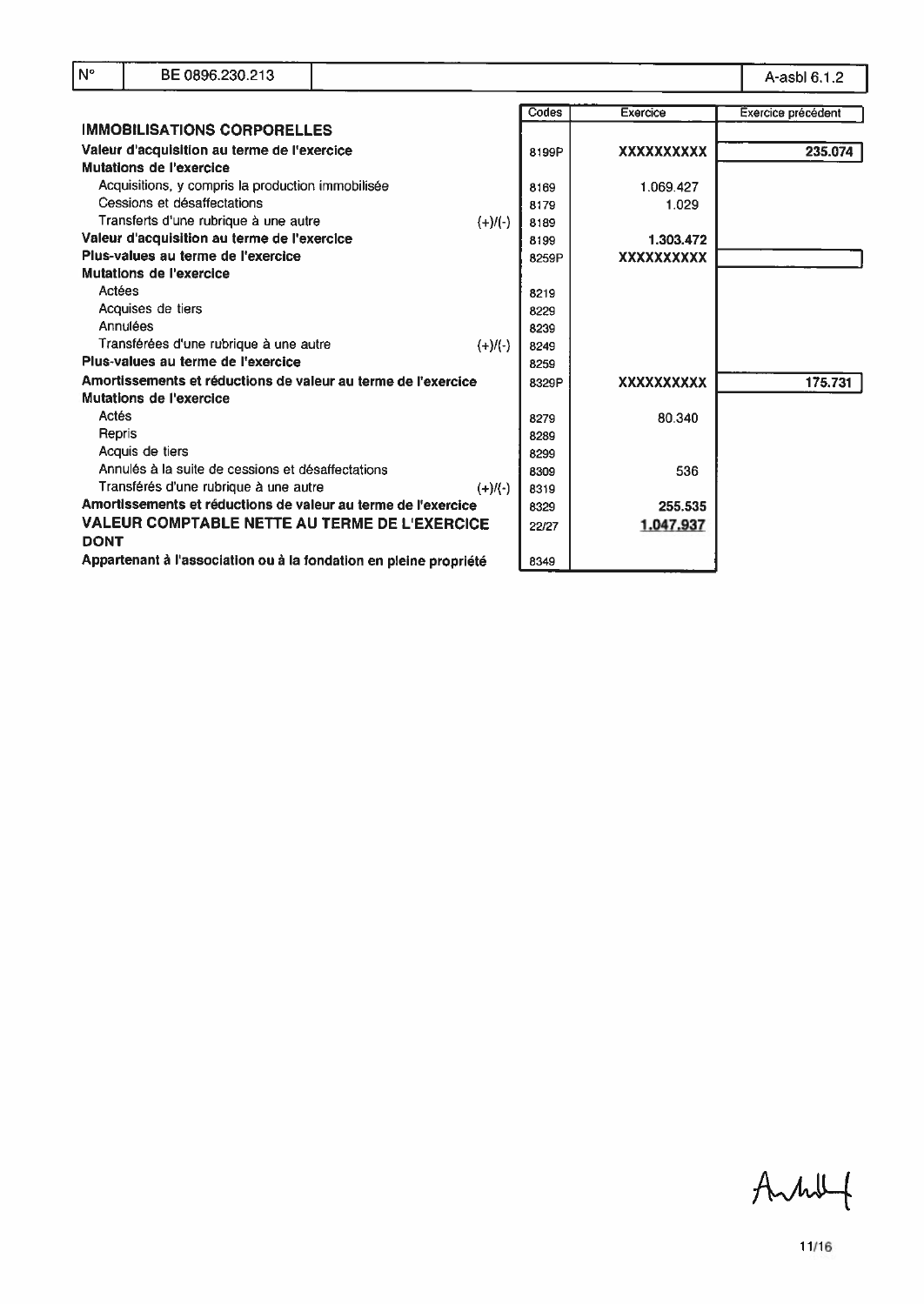| $N^{\circ}$ | BE 0896.230.213                                      |           |       |            | A-asbl 6.1.3       |
|-------------|------------------------------------------------------|-----------|-------|------------|--------------------|
|             |                                                      |           | Codes | Exercice   | Exercice précédent |
|             | <b>IMMOBILISATIONS FINANCIÈRES</b>                   |           |       |            |                    |
|             | Valeur d'acquisition au terme de l'exercice          |           | 8395P | XXXXXXXXXX | 64.535             |
|             | <b>Mutations de l'exercice</b>                       |           |       |            |                    |
|             | Acquisitions                                         |           | 8365  | 82.456     |                    |
|             | Cessions et retraits                                 |           | 8375  |            |                    |
|             | Transferts d'une rubrique à une autre                | $(+)/(-)$ | 8385  |            |                    |
|             | <b>Autres mutations</b>                              | $(+)/(-)$ | 8386  |            |                    |
|             | Valeur d'acquisition au terme de l'exercice          |           | 8395  | 146.991    |                    |
|             | Plus-values au terme de l'exercice                   |           | 8455P | XXXXXXXXXX |                    |
|             | Mutations de l'exercice                              |           |       |            |                    |
| Actées      |                                                      |           | 8415  |            |                    |
|             | Acquises de tiers                                    |           | 8425  |            |                    |
|             | Annulées                                             |           | 8435  |            |                    |
|             | Transférées d'une rubrique à une autre               | $(+)/(-)$ | 8445  |            |                    |
|             | Plus-values au terme de l'exercice                   |           | 8455  |            |                    |
|             | Réductions de valeur au terme de l'exercice          |           | 8525P | XXXXXXXXXX |                    |
|             | Mutations de l'exercice                              |           |       |            |                    |
| Actées      |                                                      |           | 8475  |            |                    |
|             | Reprises                                             |           | 8485  |            |                    |
|             | Acquises de tiers                                    |           | 8495  |            |                    |
|             | Annulées à la suite de cessions et retraits          |           | 8505  |            |                    |
|             | Transférées d'une rubrique à une autre               | $(+)/(-)$ | 8515  |            |                    |
|             | Réductions de valeur au terme de l'exercice          |           | 8525  |            |                    |
|             | Montants non appelés au terme de l'exercice          |           | 8555P | XXXXXXXXXX |                    |
|             | <b>Mutations de l'exercice</b>                       | $(+)/(-)$ | 8545  |            |                    |
|             | Montants non appelés au terme de l'exercice          |           | 8555  |            |                    |
|             | <b>VALEUR COMPTABLE NETTE AU TERME DE L'EXERCICE</b> |           | 28    | 146.991    |                    |

Anhlt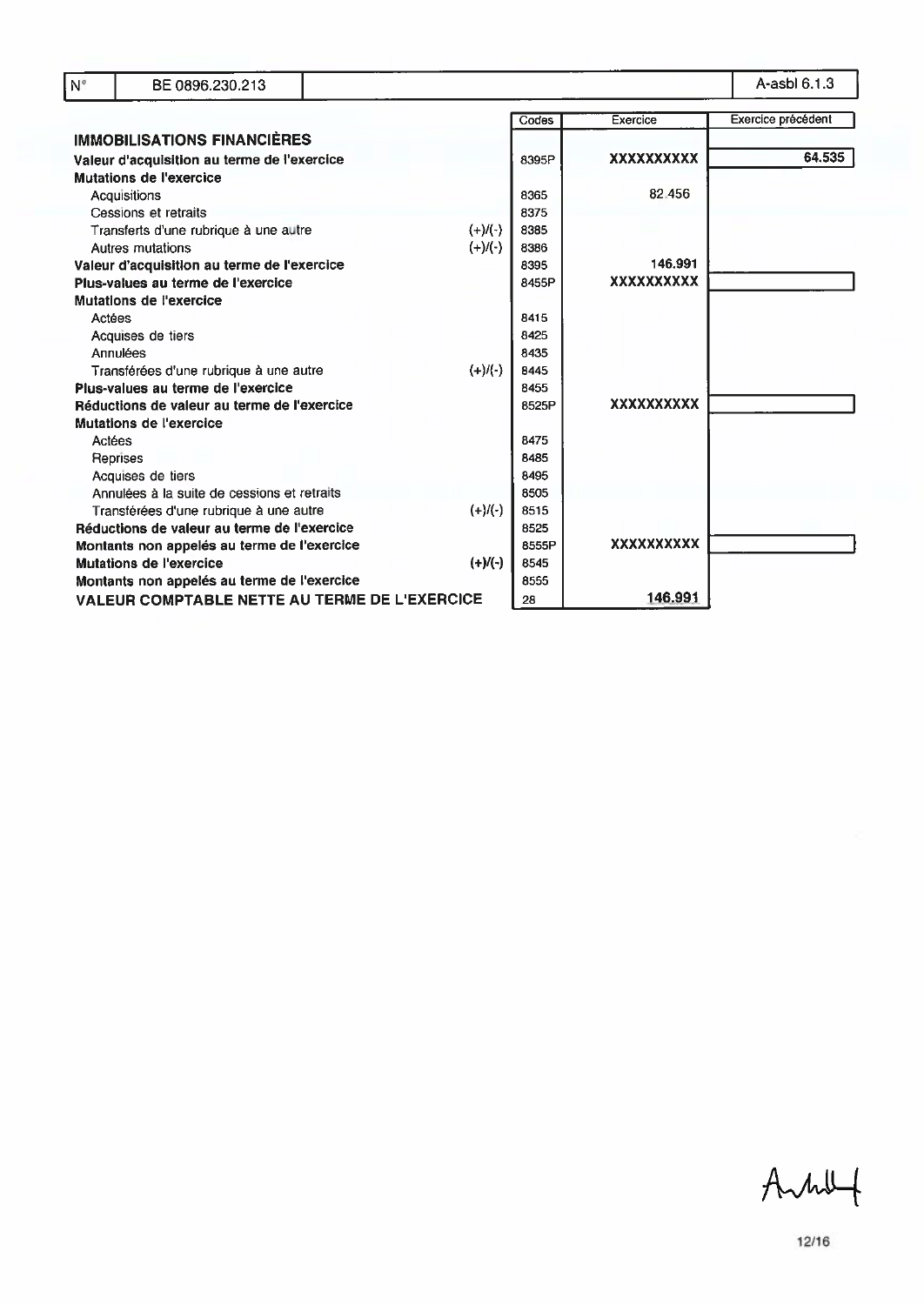| $N^{\circ}$ | BE 0896.230.213 | -------<br><b>STATE OF BUILDING</b><br>__ | A-asbl 6. |
|-------------|-----------------|-------------------------------------------|-----------|
|             |                 |                                           |           |

## **RÉSULTATS**

|                                                                                                                                            | Codes | Exercice | Exercice précédent |
|--------------------------------------------------------------------------------------------------------------------------------------------|-------|----------|--------------------|
| <b>PERSONNEL</b>                                                                                                                           |       |          |                    |
| Travailleurs pour lesquels l'association ou la fondation a introduit<br>une déclaration DIMONA ou qui sont inscrits au registre général du |       |          |                    |
| personnel                                                                                                                                  |       |          |                    |
| Effectif moyen du personnel calculé en équivalents temps plein                                                                             | 9087  | 18,8     | 17,5               |
| <b>PRODUITS ET CHARGES DE TAILLE OU D'INCIDENCE</b>                                                                                        |       |          |                    |
| <b>EXCEPTIONNELLE</b>                                                                                                                      |       |          |                    |
| Produits non récurrents                                                                                                                    | 76    |          | 66.001             |
| Produits d'exploitation non récurrents                                                                                                     | 76A   |          |                    |
| Produits financiers non récurrents                                                                                                         | 76B   |          | 66.001             |
| Charges non récurrentes                                                                                                                    | 66    | 493      | 162.604            |
| Charges d'exploitation non récurrentes                                                                                                     | 66A   | 493      | 162.604            |
| Charges financières non récurrentes                                                                                                        | 66B   |          |                    |
| <b>RÉSULTATS FINANCIERS</b>                                                                                                                |       |          |                    |
| Intérêts portés à l'actif                                                                                                                  | 6502  |          |                    |

Antilf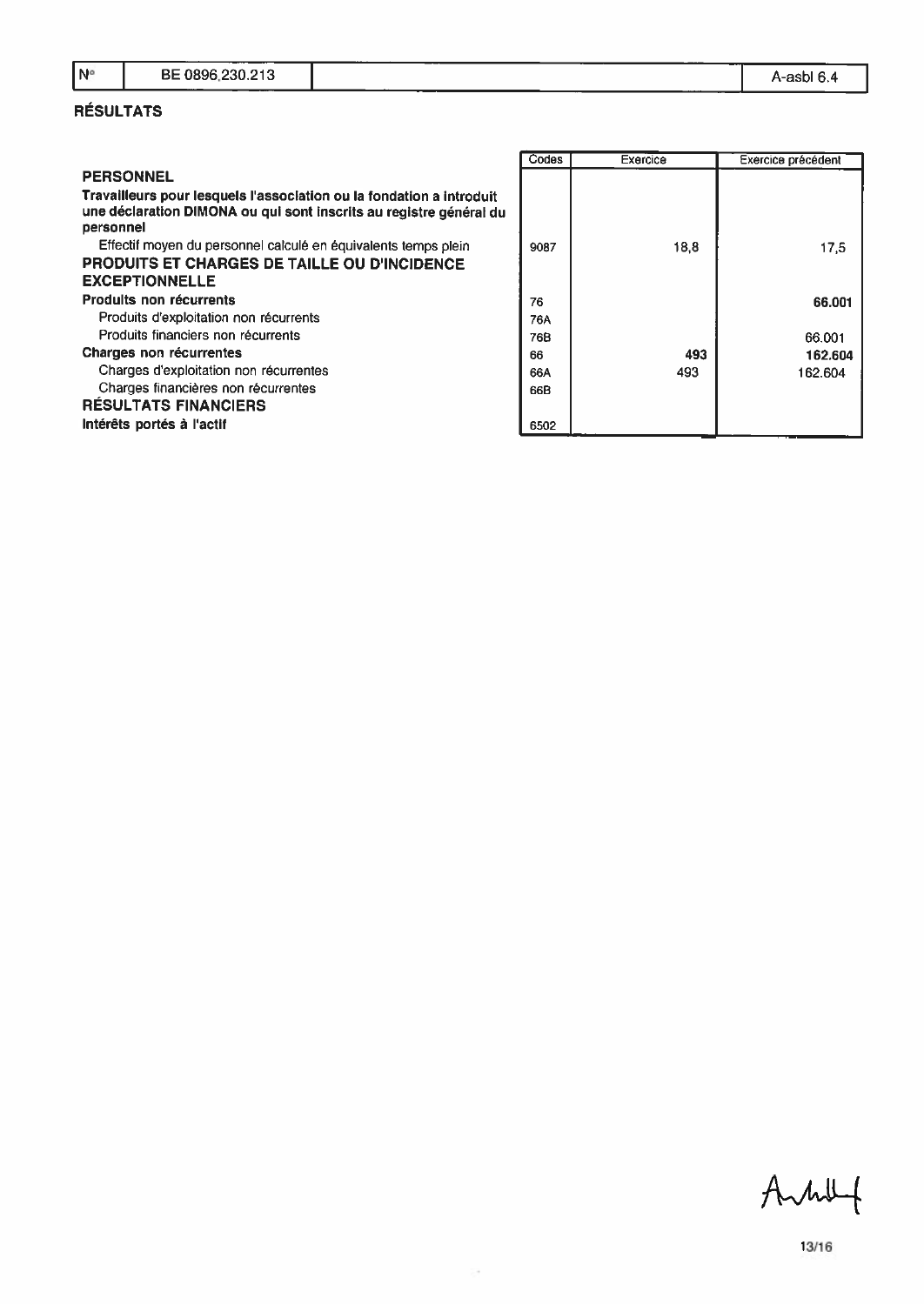| ⊾N° | ______<br>BE 0896.230.213<br>$   -$ | ---------<br>- - -<br>$  -$ | <br>.<br>_____<br>____ |
|-----|-------------------------------------|-----------------------------|------------------------|
|     | -----                               |                             |                        |

## **Bilan social**

Numéros des commissions paritaires dont dépend l'association ou la fondation: 999.000 337

#### TRAVAILLEURS POUR LESQUELS L'ASSOCIATION OU LA FONDATION A INTRODUIT UNE DÉCLARATION DIMONA OU QUI SONT INSCRITS AU REGISTRE GÉNÉRAL DU PERSONNEL

|  | Au cours de l'exercice et de<br>l'exercice précédent |  |  |
|--|------------------------------------------------------|--|--|
|  |                                                      |  |  |

 $\sim$   $\sim$ 

Nombre moyen de travailleurs Nombre d'heures effectivement prestées Frais de personnel

| Codes | Temps plein | 3P.<br>З.<br>Total (T)<br>Temps partiel<br>2.<br>ou total en<br>équivalents<br>temps<br>plein (ETP) |  |            |            |                      | Total (T) ou total<br>en équivalents<br>temps<br>plein (ETP) |  |
|-------|-------------|-----------------------------------------------------------------------------------------------------|--|------------|------------|----------------------|--------------------------------------------------------------|--|
|       | (exercice)  | (exercice)                                                                                          |  | (exercice) |            | (exercice précédent) |                                                              |  |
| 100   | 18.8        |                                                                                                     |  | 18,8       | <b>ETP</b> | 17,5                 | <b>ETP</b>                                                   |  |
| i 101 | 29.085      |                                                                                                     |  | 29.085     |            | 29.002               | Τł                                                           |  |
| 102   | 1.921.002   |                                                                                                     |  | 1.921.002  |            | 1.766.132            | т                                                            |  |

| A la date de clôture de l'exercice                     | Codes | 1. | Temps plein | 2.<br><b>Temps partiel</b> | 3. | Total en<br>équivalents<br>temps plein |
|--------------------------------------------------------|-------|----|-------------|----------------------------|----|----------------------------------------|
| Nombre de travailleurs                                 | 105   |    | 18          |                            |    | 18                                     |
| Par type de contrat de travail                         |       |    |             |                            |    |                                        |
| Contrat à durée indéterminée                           | 110   |    | 16          |                            |    | 16                                     |
| Contrat à durée déterminée                             | 111   |    | 2           |                            |    | 2                                      |
| Contrat pour l'exécution d'un travail nettement défini | 112   |    |             |                            |    |                                        |
| Contrat de remplacement                                | 113   |    |             |                            |    |                                        |
| Par sexe et niveau d'études                            |       |    |             |                            |    |                                        |
| Hommes                                                 | 120   |    | 7           |                            |    | 7                                      |
| de niveau primaire                                     | 1200  |    |             |                            |    |                                        |
| de niveau secondaire                                   | 1201  |    | 2           |                            |    | 2                                      |
| de niveau supérieur non universitaire                  | 1202  |    |             |                            |    |                                        |
| de niveau universitaire                                | 1203  |    | 4           |                            |    |                                        |
| Femmes                                                 | 121   |    | 11          |                            |    | 11                                     |
| de niveau primaire                                     | 1210  |    |             |                            |    |                                        |
| de niveau secondaire                                   | 1211  |    | 4           |                            |    | 4                                      |
| de niveau supérieur non universitaire                  | 1212  |    |             |                            |    |                                        |
| de niveau universitaire                                | 1213  |    | 7           |                            |    | 7                                      |
| Par catégorie professionnelle                          |       |    |             |                            |    |                                        |
| Personnel de direction                                 | 130   |    |             |                            |    |                                        |
| Employés                                               | 134   |    | 18          |                            |    | 18                                     |
| <b>Ouvriers</b>                                        | 132   |    |             |                            |    |                                        |
| Autres                                                 | 133   |    |             |                            |    |                                        |

Antilf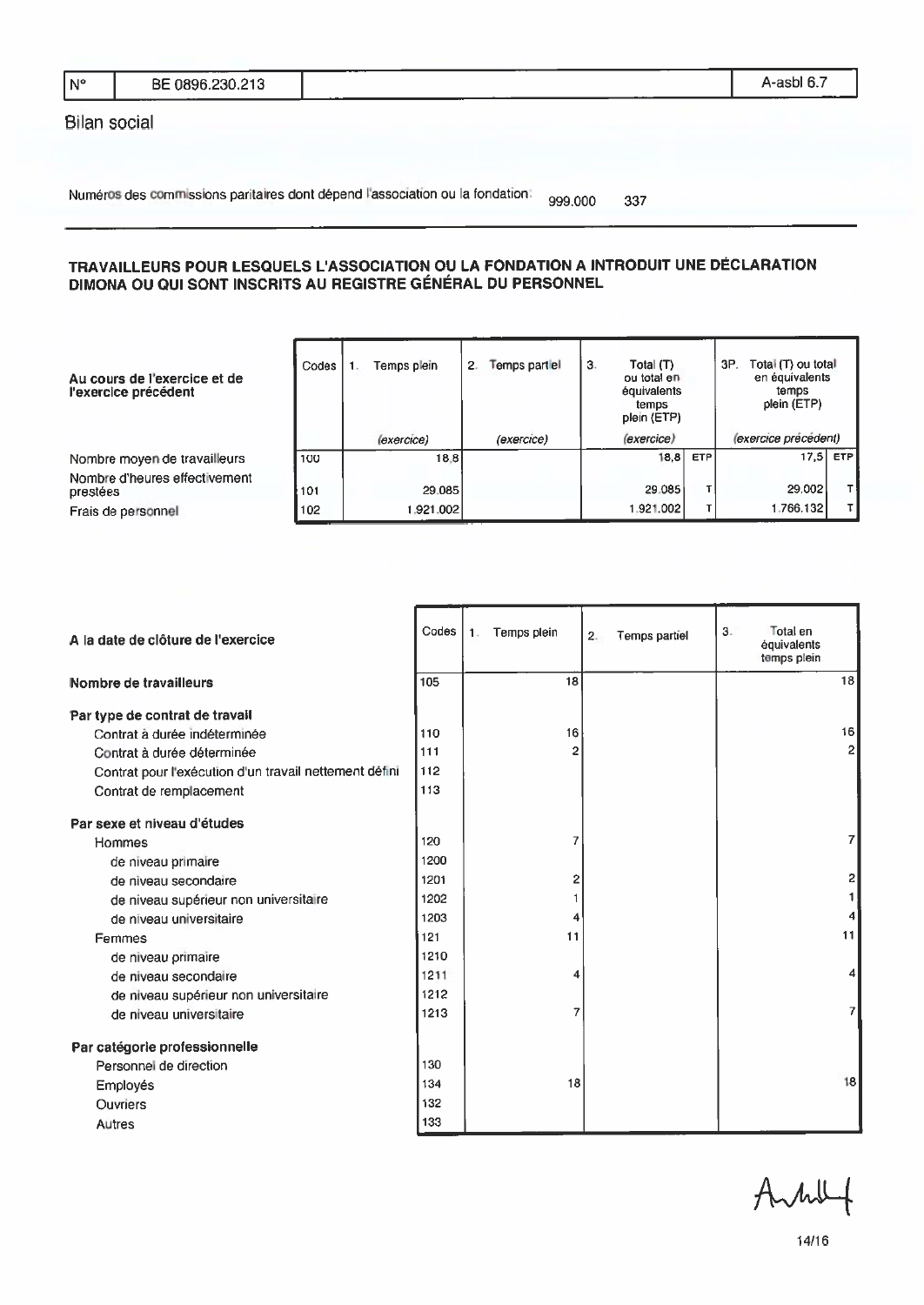| $N^{\circ}$                                                                                                                     | BE 0896.230.213<br>--- |         | A-asbl<br>υ. |
|---------------------------------------------------------------------------------------------------------------------------------|------------------------|---------|--------------|
| $\mathcal{L}^{\text{max}}_{\text{max}}$ and $\mathcal{L}^{\text{max}}_{\text{max}}$ and $\mathcal{L}^{\text{max}}_{\text{max}}$ |                        | --- --- |              |

#### TABLEAU DES MOUVEMENTS DU PERSONNEL AU COURS DE L'EXERCICE

#### **ENTRÉES**

Nombre de travailleurs pour lesquels l'association ou la<br>fondation a introduit une déclaration DIMONA ou qui ont<br>été inscrits au registre général du personnel au cours de<br>l'horaraine l'exercice

#### **SORTIES**

Nombre de travailleurs dont la date de fin de contrat a<br>été inscrite dans une déclaration DIMONA ou au registre général du personnel au cours de l'exercice

| Codes | 1. | Temps plein | 2. | Temps partiel | З. | Total en<br>équivalents<br>temps plein |
|-------|----|-------------|----|---------------|----|----------------------------------------|
| 205   |    |             |    |               |    |                                        |
| 305   |    | 8           |    |               |    | 8                                      |

## RENSEIGNEMENTS SUR LES FORMATIONS POUR LES TRAVAILLEURS AU COURS DE L'EXERCICE

|                                                                                                                              | Codes | <b>Hommes</b> | Codes | Femmes |
|------------------------------------------------------------------------------------------------------------------------------|-------|---------------|-------|--------|
| Initiatives en matière de formation professionnelle continue à caractère<br>formel à charge de l'employeur                   |       |               |       |        |
| Nombre de travailleurs concernés                                                                                             | 5801  |               | 5811  |        |
| Nombre d'heures de formation suivies                                                                                         | 5802  |               | 5812  |        |
| Coût net pour l'association ou la fondation                                                                                  | 5803  |               | 5813  |        |
| dont coût brut directement lié aux formations                                                                                | 58031 |               | 58131 |        |
| dont cotisations payées et versements à des fonds collectifs                                                                 | 58032 |               | 58132 |        |
| dont subventions et autres avantages financiers reçus (à déduire)                                                            | 58033 |               | 58133 |        |
| Initiatives en matière de formation professionnelle continue à caractère<br>moins formel ou informel à charge de l'employeur |       |               |       |        |
| Nombre de travailleurs concernés                                                                                             | 5821  |               | 5831  |        |
| Nombre d'heures de formation suivies                                                                                         | 5822  |               | 5832  |        |
| Coût net pour l'association ou la fondation                                                                                  | 5823  |               | 5833  |        |
| Initiatives en matière de formation professionnelle initiale à charge de<br>l'employeur                                      |       |               |       |        |
| Nombre de travailleurs concernés                                                                                             | 5841  |               | 5851  |        |
| Nombre d'heures de formation suivies                                                                                         | 5842  |               | 5852  |        |
| Coût net pour l'association ou la fondation                                                                                  | 5843  |               | 5853  |        |

Antil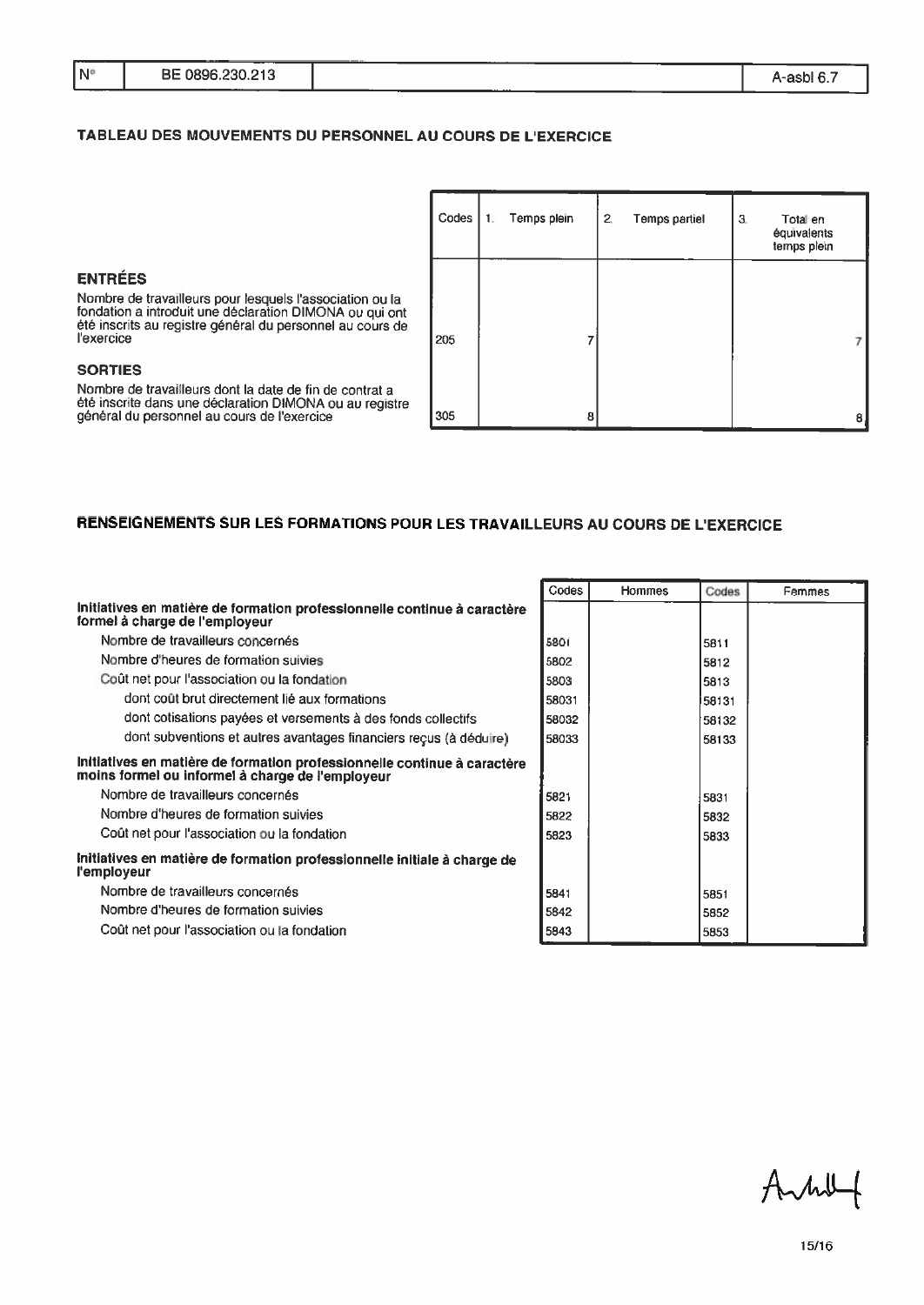#### Règles d'évaluation

Asset type Depreciation rate Intangible fixed as#ets Software for personal computers and servers : 25%, 12,5% Tangible fixed assets  $Land$   $0$ <sup>\*</sup> **Buildings 4%** Plant and equipment Scientific and laboratory equipment : 25% Scientific and laboratory equipment : 23%<br>Tools for industry and workshops :12,5%<br>Lifting and mechanical handling equipment for public works, prospecting and mining :12,5%<br>Control and transmission devices, motors, compress Equipment for the supply and tractment of electric power :12,5%, 25%<br>Specific electric equipment: 25%<br>Furniture and vehicles<br>Office, laboratory and workshop furniture :10%<br>Electrical office equipment, printing and mailing Specific furniture and equipment for schools, creckes and childcare centres: 25%<br>Furniture for restaurant/cafeteria/bar area: 10%, 12,5% Cash registers and card acceptor devices: 25%<br>Antiques, artistic works, collectors' items : 0%<br>Transport equipment (vehicles and accessories): 25% Computer hardware Computers, Servers, accessories, data transfer equipment, printers, Screens :25% copying equipment, digitising and scanning equipment : 25%<br>Other fixtures and fittings : Other fixtures and ilitings<br>
Telecommunications equipment :25%<br>
Audiovisual equipment :25%<br>
Computer, scientific and general books, documentation<br>
Computer books, CDs, DVDs : 33%<br>
Scientific books, general books, CDs, DVDs Bealth, safety and protective equipment, medical equipment,: 12,5%<br>Fire-fighting equipment, equipment for eurveillance and security services Medical and nursing equipment : 25%<br>Other : 10% °uno i fixed as ets under construction :0%<br>La fondation a une trésorerie négative à la in de l'≞nnée mais sa continuité est garantie aussi longtemps qu'elle recevra des subsides du<br>Parlement Européen et d'autres re≣source

As result of a review performed by the Authority, FEPS was informed in 2021, before adopting the annual accounts as at December 31, 2020<br>by the bureau of the foundation, about an amount of  $\epsilon$  90.378,92 to be reimbursed

Arhill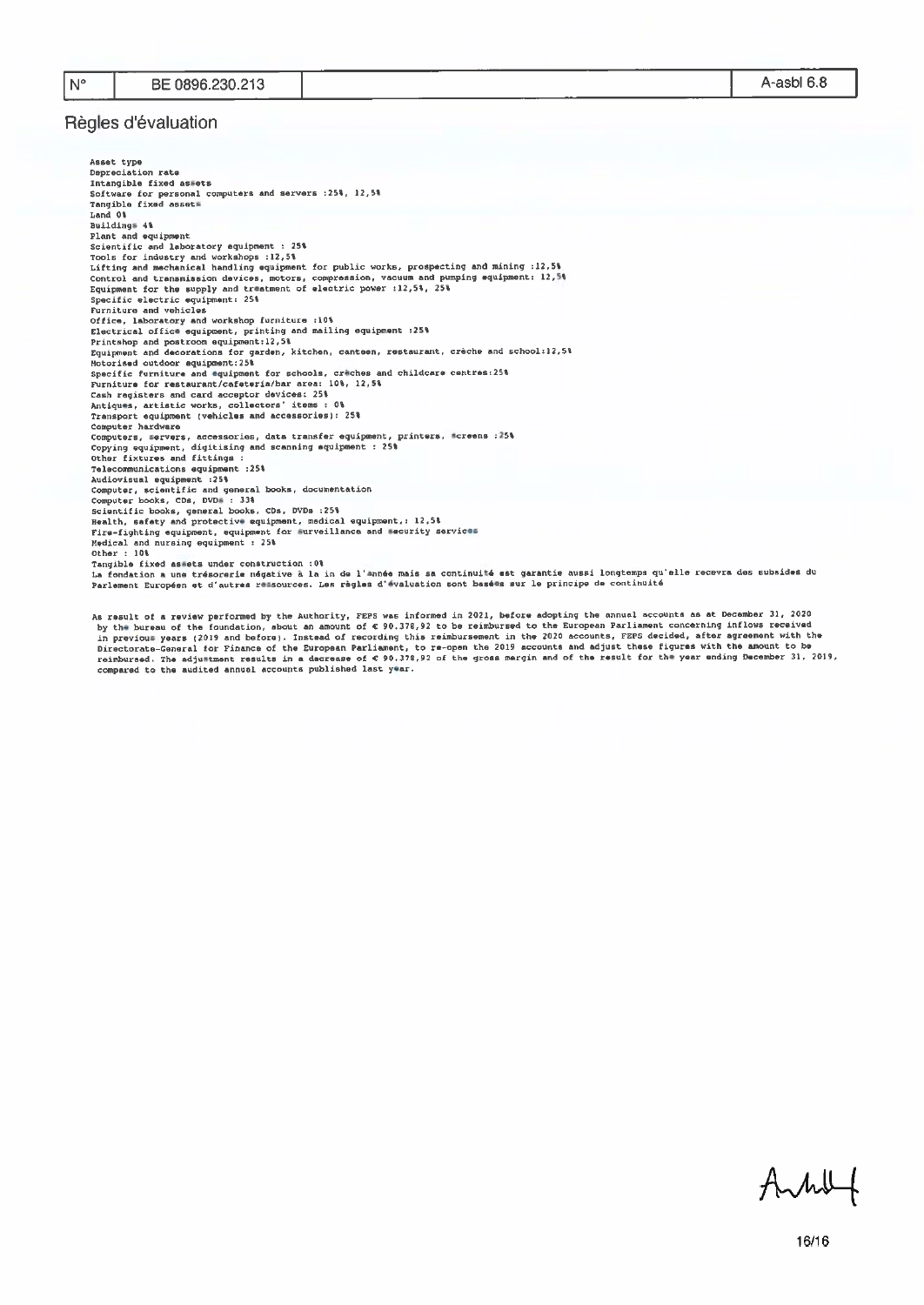

**Annex 2: Final Statement of eligible expenditure actually incurred**